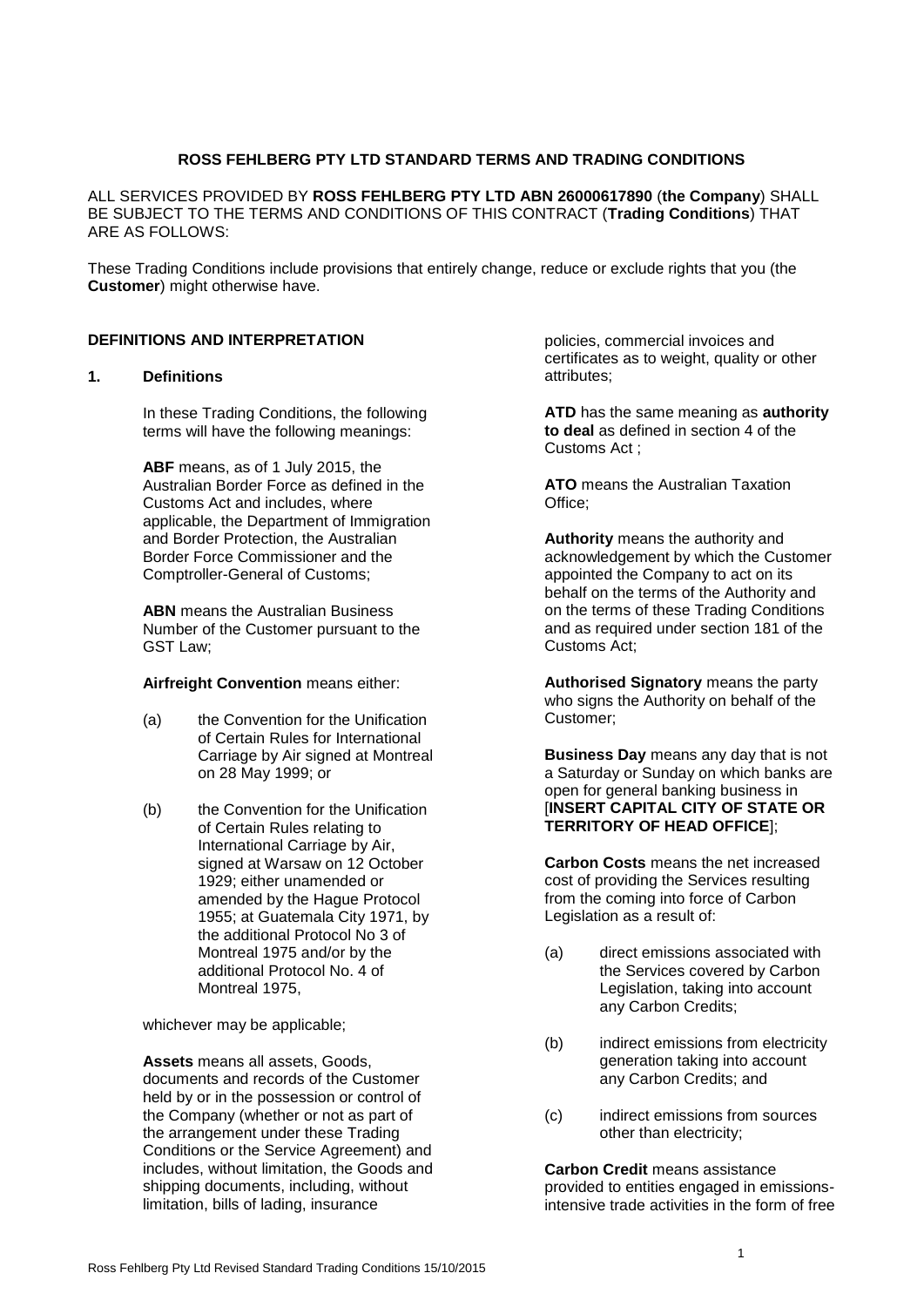or discounted allocation of carbon units or such other form of assistance as determined by the Commonwealth of Australia;

**Carbon Legislation** means any existing or future law or regulation or any other statutory requirement or action intended to regulate, reduce or tax greenhouse gas emissions, including any emissions trading scheme, carbon pollution reduction scheme or carbon emissions tax;

**Carriage** means carriage by vehicles and conveyances of all kind including acts in furtherance of an act of carriage by another or a specific means, whether by air, sea or land transport;

**Carrier** means any party involved in the carriage of Goods whether by airfreight, seafreight or land transport;

**Chain of Responsibility** has the same meaning as in the *Heavy Vehicle National Law*, constituted in the *Heavy Vehicle National Law Act 2012* (Queensland) or the and the Road Traffic (Vehicles) Act 2012 (WA) and the Road Traffic (Administration) Act 2008 (WA) or such other legislation as may be enacted by a State or Territory Government for the purpose of giving effect to the Council of Australian Governments' *Intergovernmental Agreement on Heavy Vehicle Regulatory Reform* dated 25 February 2010.;

**COD** means cash on delivery;

**Company** means **ROSS FEHLBERG PTY LTD ABN 26000617890**, as holder of Customs Brokers Licence number **01026C** and the nominees, agents, subagents and employees of the Company;

**Competition and Consumer Act** means the *Competition and Consumer Act 2010* (Cth);

**Consequential Loss** means any loss or damage arising from a breach of contract or agreement (including breach of the Service Agreement), tort, or any other basis in law or equity including, but without limitation to, loss of profits, loss of revenue, loss of production, loss or denial of opportunity, loss of access to markets, loss of goodwill, indirect or remote or

unforeseeable loss, loss of business reputation, future reputation or publicity, or any similar loss which was not contemplated by the parties at the time of entering these Trading Conditions; **Consumer Contract** means a contract between the Company and the Customer for a supply of Services to a Customer that is an individual whose acquisition of the Services is wholly or predominantly for personal, domestic or household use or consumption, in the manner provided for under the Competition and Consumer Act;

**Corporations Act** means the *Corporations Act 2001* (Cth);

### **Customer** means:

- (a) if there is an Authority, the customer named in the Authority and will include all employees, officers, agents and contractors of the Customer; or
- (b) if there is no Authority, the shipper, consignor, the receiver, the consignee the owner of the Goods, the bailor of the Goods or the person for whom any of the Services are performed;

**Customs** means the Australian Customs and Border Protection Service and includes, where applicable the Chief Executive Officer of the Australian Customs and Border Protection Service

**Customs Act** means the *Customs Act 1901 (Cth)* ), and any succeeding Legislation and any regulations made pursuant to the Customs Act;

**Customs Broker's Licence** means any licence granted by the ABF to a party to operate as a licensed customs broker pursuant to Part XI of the Customs Act;

**Customs Duty** has the same meaning as **Duty** in the Customs Act;

**Customs Related Law** has the same meaning as in Section 4B of the Customs Act;

**Dangerous Goods** means Goods or articles or substances of which Goods are comprised which are capable of posing a risk to health, safety, property or the environment and fall within one or more of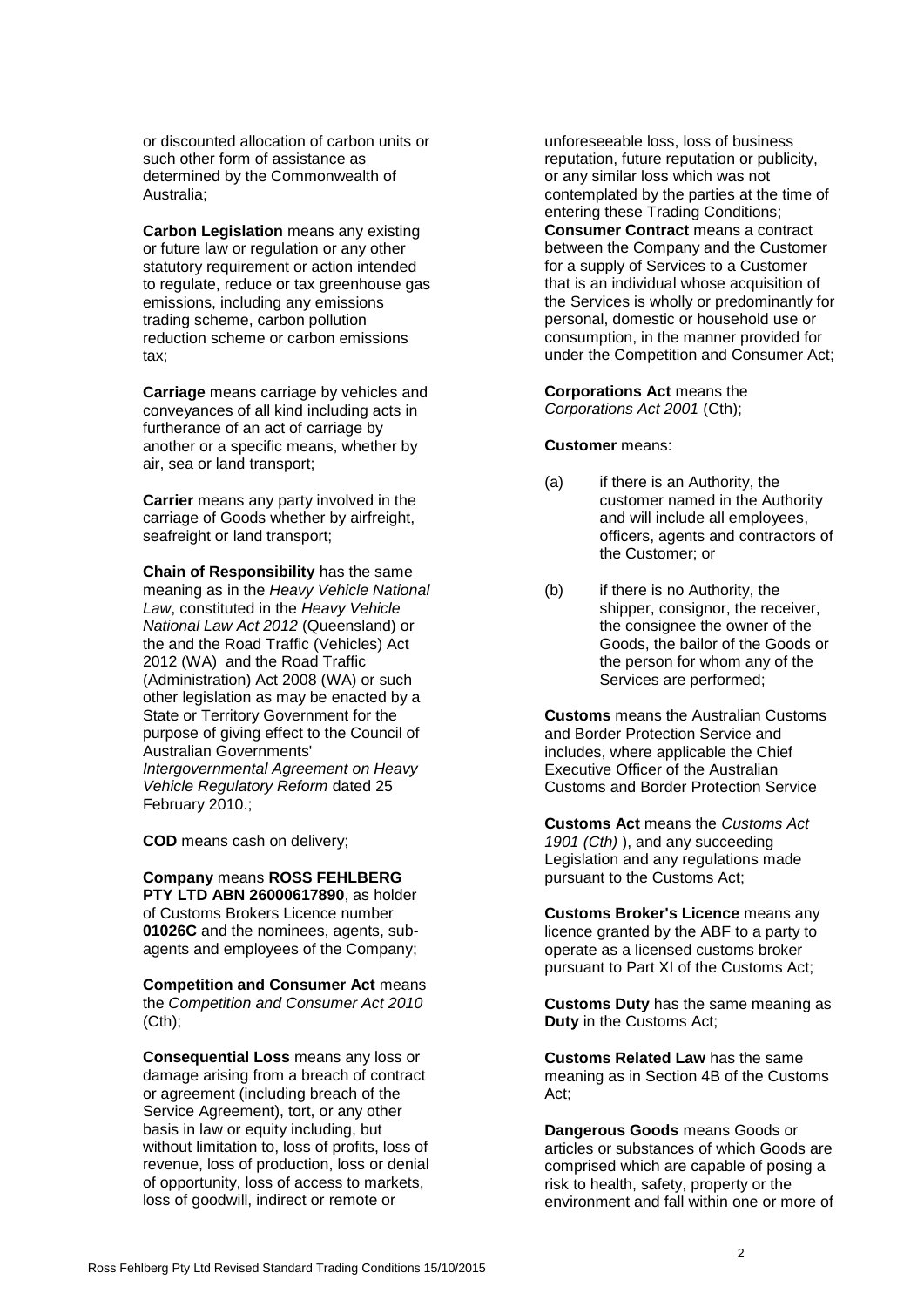the UN classifications of dangerous goods or are otherwise liable to cause damage to any person or property whatsoever;

**Debts** means all amounts owing by the Customer to the Company on any account whatsoever;

**Department of Agriculture** means the Department responsible for the Agriculture portfolio including the previous Australian Quarantine and Inspection Service;

**Depot Licence** has the same meaning as **depot licence** as defined in section 77F of the Customs Act;

**Excluded Interest** means any of the interests set out in section 8 of the PPSA or any interest that is not a Security Interest but encumbers the Goods;

**Fees** means the fees charged by the Company for provision of the Services, including any disbursements or other charges, levies or other costs incurred in performing the Services and passed on to the Customer;

**Goods** shall mean the chattels, articles or things tendered for carriage or bailment or other services by the Customer and shall include the container or containers, unit load devices or other packaging containing the same and any other pallet or pallets delivered with the same to the Company;

**Government Authorities** means, without limitation, all Government departments and agencies with responsibility for the import and export of goods, the collection of revenue on the import and export of goods and the transport of those goods to include, without limitation, the ABF, the Department of Agriculture, the ATO and the RSA;

**Government Rulings** means any advice, ruling, decision or precedent provided or published by the ABF or any Government Authorities, including without limitation a Customs Tariff Classification Advice, Country of Origin Advice or Tariff Precedent;`

**GST** has the same meaning as under the GST Law and means the Goods and

Services Tax imposed under the GST Law;

**GST Law** means the *A New Tax System (Goods and Services Tax) Act 1999*;

**GST Rate** means the rate of GST under the GST Law;

**Hague Rules** means the International Convention for the Unification of Certain Rules relating to Bills of Lading signed at Brussels on 25 August 1924, or those rules as amended by the Protocol signed at Brussels on 23 February 1968 (the Hague Visby Rules) and the SDR Protocol (1979;

**Heavy Vehicle National Law** means the *Heavy Vehicle National Law Act 2012* (Queensland) as enacted in the Queensland Parliament and adopted by the States and Territories, including any Regulations made under that Act and any other legislation enacted by the Commonwealth, a State or a Territory for the purpose of giving effect to the National Heavy Vehicle Law or the Council of Australian Governments' *Intergovernmental Agreement on Heavy Vehicle Regulatory Reform* dated 25 February 2010;

**Incoterms** means *Incoterms® 2010* issued by the International Chamber of Commerce;

**Infringement Notice** means a notice issued by a Government Authority, including without limitation, a penalty notice or an infringement notice, issued in respect of an offence or an alleged offence, by which a penalty is imposed without the need for a court appearance;

**Input Tax Credit** has the same meaning as **Input Tax Credit** under the GST Law;

**Laws** means any laws, regulations or guidelines of the Commonwealth of Australia, any of the States, Territories or Municipalities of Australia, or of any country from which, through which, or into which, the Goods are carried and including, without limitation all regulations, ordinances and directions made pursuant to the Laws and any successor Laws;

**Licence** means any Customs Broker's Licence, Depot Licence, Warehouse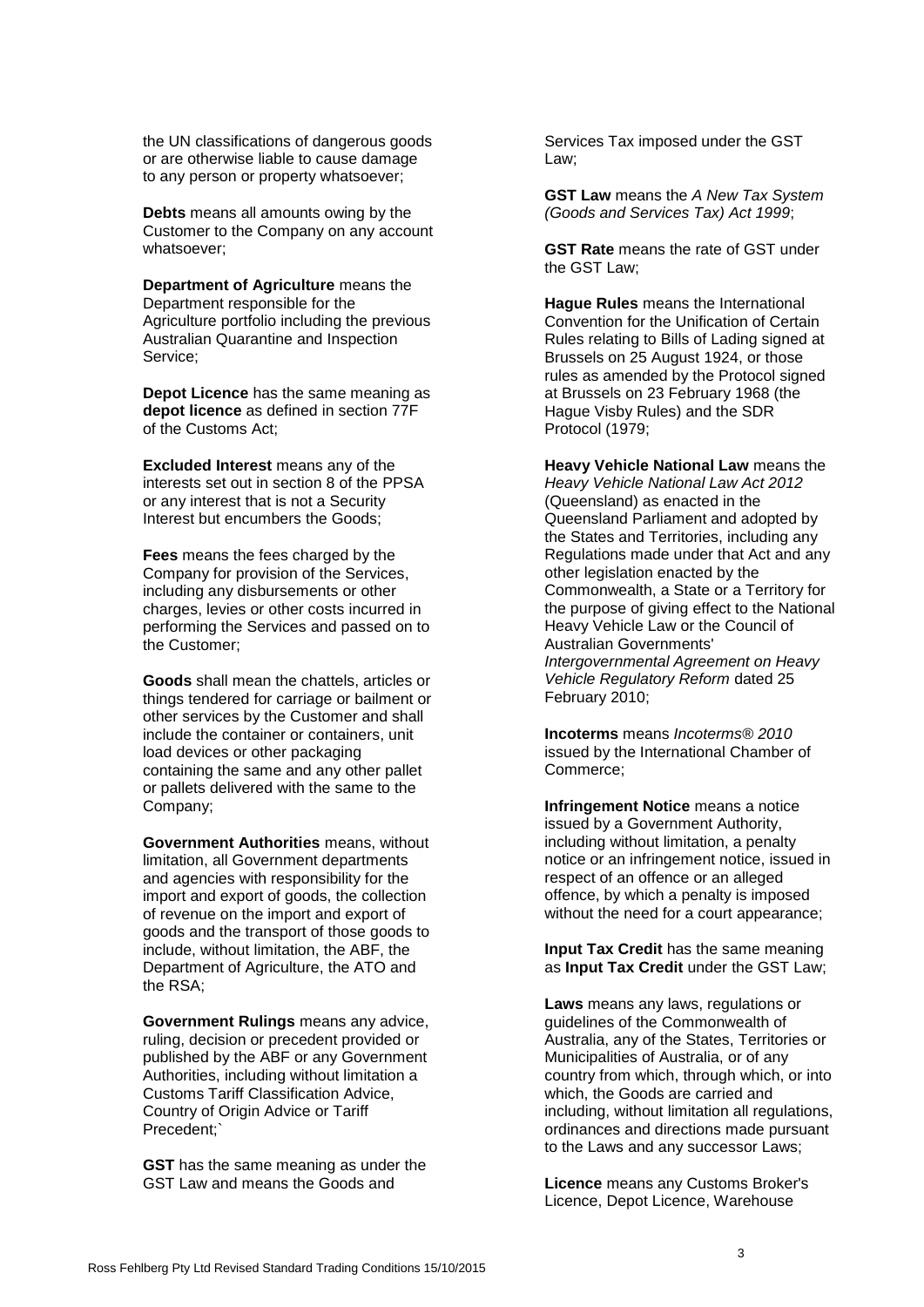Licence or any other licence issued by the ABF or other Government Authority;

**OHS Laws** means any occupational health and safety legislation, regulations or guidelines, codes of conduct or policies of the Commonwealth of Australia or any of the States, Territories or Municipalities of Australia;

**Parties** means the Company and the Customer;

**PPSA** means the *Personal Property Securities Act 2009* (Cth);

**Privacy Laws** means the *Privacy Act 1988* (Cth), all associated regulations or guidelines, and any other associated or relevant State or national privacy legislation, regulations or guidelines;

**Reporting Obligations** means the obligations of the Company to report the arrival, carriage and movement of goods pursuant to the Customs Act or any Customs Related Law or as required by any Government Authorities or which the Company, at its sole discretion, considers to be necessary to comply with the conditions or obligations of its Licences;

**Related Body Corporate** has the same meaning as under the Corporations Act;

**RSA** means those State and Commonwealth Government Authorities in Australia responsible for road safety regulation of heavy vehicles and Chain of Responsibility legislation and the laws governing the carriage of goods by road;

**Security Interest** has the same meaning as under the PPSA;

### **Service Agreement** means:

- (a) these Trading Conditions;
- (b) the Authority;
- (c) any customer credit application with the Company; and
- (d) any fee quotation estimate or agreement,

as amended from time to time, regardless of whether the Customer is given notice of any amendment;

**Services** means any performance of work by the Company for the Customer in any way connected with the Goods including, without limitation:

- (a) making any reports, entries and declarations required by any Government Authorities;
- (b) quoting the ABN as may be required under the GST Law;
- (c) providing all necessary information and completing all necessary documentation and reports for the purposes of any Government Authorities; and
- (d) entering into contracts with Subcontractors on behalf of the Customer to enable the Carriage, import, export, storage or transportation of the Goods;

## **Shipping Contract** means:

- (a) a contract of marine salvage or towage; or
- (b) a charterparty of a ship; or
- (c) a contract for the carriage of goods by ship, which includes a reference to any contract covered by a sea carriage document within the meaning of the amended Hague Rules referred to in section 7(1) of the *Carriage of Goods by Sea Act 1991* (Cth);

### **Sub-contractor** means:

- (a) any third party appointed by the Company to assist in the provision of the Services; and
- (b) any person, firm or company which is now or hereafter a servant, agent, employee or subcontractor of any other persons or entities referred to in subclause (a) of this definition;

**Supply** has the same meaning of **Supply** under the GST Law;

**Tax Invoice** has the same meaning as **Tax Invoice** under the GST Law;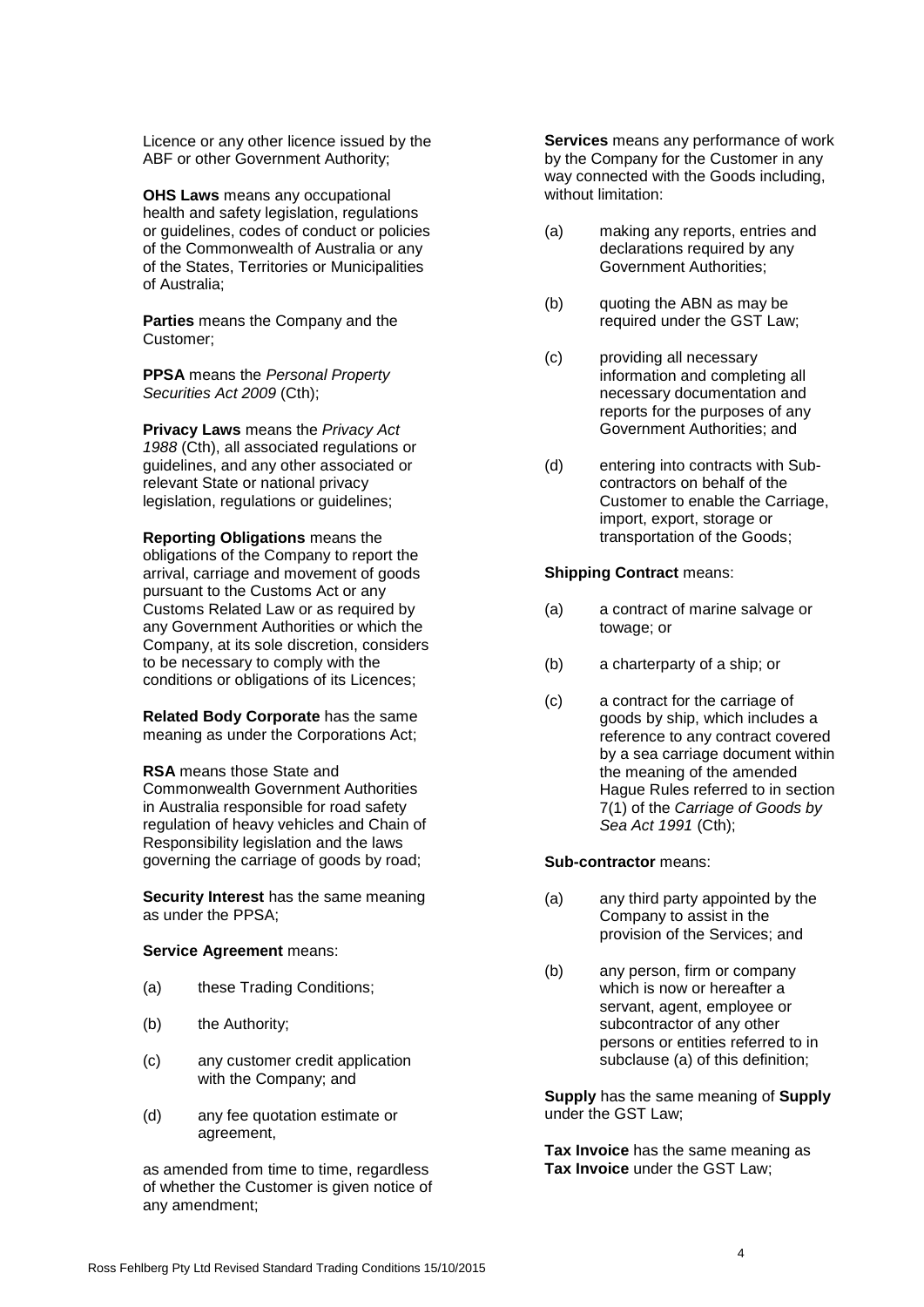**Taxable Supply** has the same meaning as **Taxable Supply** under the GST Law;

**Vessel** means any vessel, vehicle or aircraft used to effect Carriage of the Goods, whether by sea, land or air; and

**Warehouse Licence** has the same meaning as **warehouse licence** as defined in section 78 of the Customs Act.

# **2. Interpretation**

- 2.1 These Trading Conditions, the Service Agreement and any collateral agreements made by the Company with the Customer wherever made shall be governed and construed according to the laws of NSW and shall be subject to the exclusive jurisdiction of the courts of NSW and those courts which can hear appeals from those courts.
- 2.2 If these Trading Conditions are held to be subject to the laws of any jurisdiction other than the Commonwealth of Australia and the State/Territory of NSW then these Trading Conditions shall continue to apply and shall be void only to the extent that they are inconsistent with or repugnant to those laws and no further.
- 2.3 Subject to clause [27,](#page-19-0) all the rights, immunities and limitations of liability contained herein shall continue to have their full force and effect in all the circumstances notwithstanding any breach of any term or condition hereof or any collateral agreement by the Company and notwithstanding that the Services have been provided, the Goods delivered as directed by the Customer or the Authority having expired or been terminated.
- 2.4 Unless written notification to the contrary is given by the Customer to the Company at or prior to entering into these Trading Conditions, the Customer expressly warrants and represents that all or any Services to be supplied by the Company and acquired by the Customer pursuant to this Service Agreement are so supplied and acquired for the purposes of a business, trade, profession or occupation carried on or engaged in by the Customer.
- 2.5 In the interpretation of these Trading Conditions the singular includes the plural and vice versa, and words importing

corporations mean and include natural persons and vice versa.

- 2.6 In the interpretation of the Service Agreement references to 'the ABF' will be taken to include references to Customs as defined in these Trading Conditions and as provided under the Customs Act prior to 1 July 2015.
- 2.7 No agent or employee of the Company has the authority to waive or vary these Trading Conditions unless the Company approves such waiver or variation in writing. Any forbearance by the Company in enforcing the Trading Conditions does not constitute a waiver. If the Company waives a breach of a Trading Condition, the waiver does not operate as a waiver of another breach of the same or any other Trading Condition or as a continuing waiver.
- 2.8 Where any provision (or part thereof) of these Trading Conditions is held to be illegal or unenforceable, it may be severed and shall in no way affect or prejudice the enforceability of any other term or condition herein.
- 2.9 Where there is an inconsistency between the terms and conditions of the Service Agreement, the relevant documents shall be construed in the following descending order of priority:
	- (a) these Trading Conditions;
	- (b) the Authority;
	- (c) any customer credit application; and
	- (d) any fee quotation estimate or agreement.
- 2.10 Reference to any Laws or to any section or provision of any Laws includes any statutory modifications, re-enactments, substitutions or replacements thereof and all Laws issued thereunder.
- 2.11 Reference to any Convention or any Article of any Convention includes any modifications, substitutions or replacements thereof.
- 2.12 References to clauses are references to clauses in these Trading Conditions.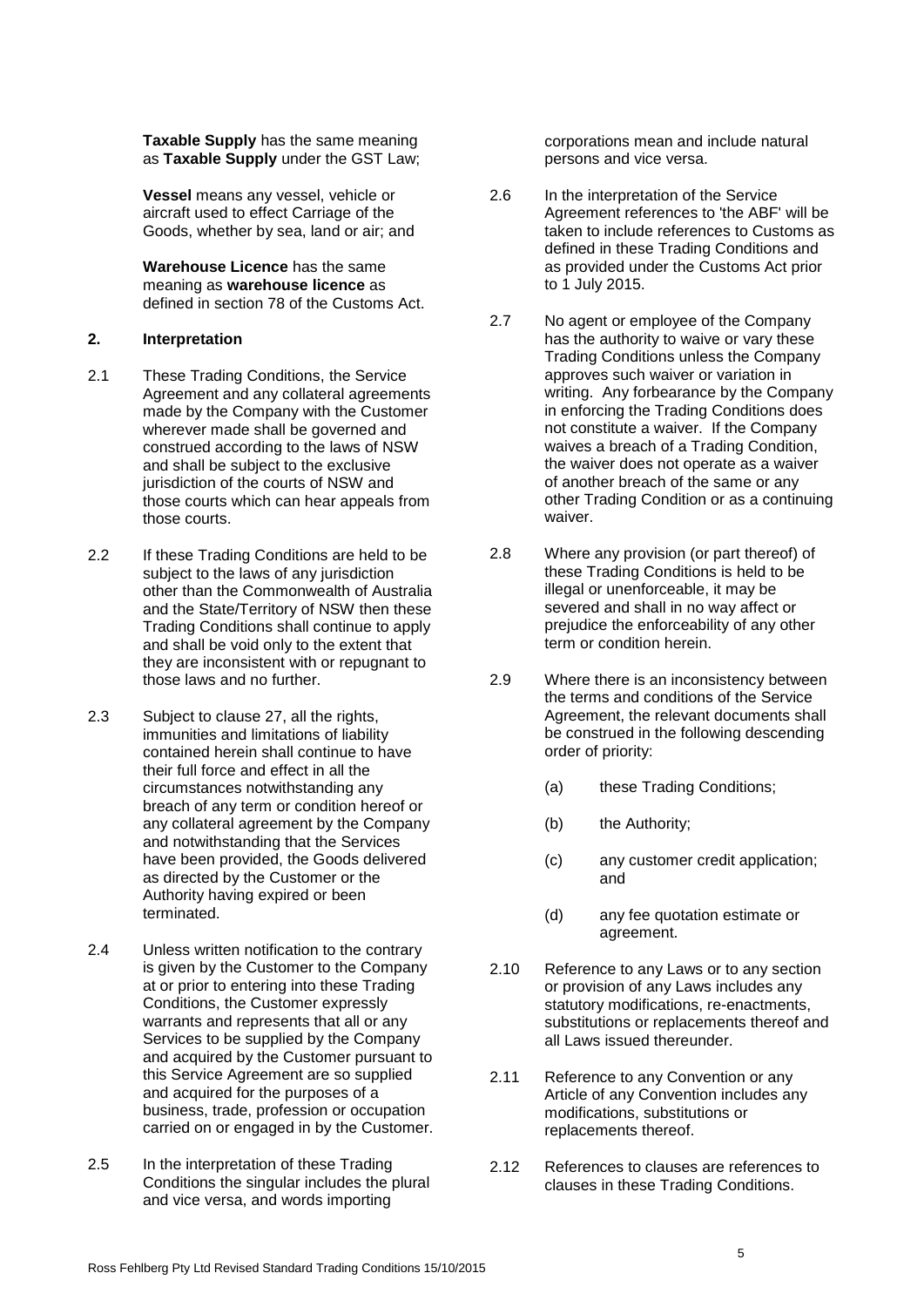- 2.13 Headings have no effect on interpretation of the Trading Conditions.
- 2.14 These Trading Conditions do not affect any rights the Customer has under the Competition and Consumer Act.
- 2.15 If the Service Agreement between the Company and the Customer is a Consumer Contract and is not a Shipping Contract:
	- (a) clause [26](#page-18-0) does not apply;
	- (b) clause [27](#page-19-0) applies; and
	- (c) the laws in force in the place in which the contract is made apply.
- 2.16 If the Service Agreement between the Company and the Customer is not a Consumer Contract and/or is a Shipping Contract:
	- (a) clause [26](#page-18-0) applies; and
	- (b) clause [27](#page-19-0) does not apply.

# **TRADING CONDITIONS**

# **3. Nature of Services**

- 3.1 The Company carries on business as a Licensed Customs Broker under Part XI of the Customs Act and forwarding agent. The Company is not a common carrier and will accept no liability as such. All Services provided by the Company are governed solely by these Trading Conditions which, shall prevail over the Customer's terms and conditions and any terms and conditions contained in any transport document including any bill of lading, waybill or consignment note except to the extent provided for in these Trading Conditions.
- 3.2 The Company reserves the right to open all packages and containers and do any other thing necessary in order to inspect all Goods at its discretion and at the Customer's expense.
- 3.3 The Company may refuse at its sole and absolute discretion to accept any Goods for Carriage without assigning any reason.
- 3.4 The Customer acknowledges that where, terms of Carriage are limited pursuant to Convention, statute, Law, bill of lading or

airway bill, and the transport of the Goods extends or requires transport outside and beyond the terms provided for in that Convention, statute, Law, bill of lading or airway bill then the Customer may be required to enter into a further contractual agreement with the forwarder or carrier regarding that portion of transport in order to limit liability on behalf of the forwarder or carrier, or where the transport was unforseen, the limitation of liability provisions in place for the foreseen transport will extend to the unforeseen transport, even where that liability provision does not envision transport of that kind.

- <span id="page-5-0"></span>3.5 The Customer acknowledges and agrees that the Company, its agents, employees and contractors are obliged to comply with certain conditions and Laws in respect of Licences in relation to the Goods or Services and none of the Company, its agents, employees or contractors are in breach of these Trading Conditions or in their obligations to the Customer in complying with such conditions or Laws.
- 3.6 Without limiting the generality of subclause [3.5,](#page-5-0) the Customer further acknowledges and agrees that:
	- (a) the Company's Reporting Obligations may require the Company, its agents, employees and contractors to disclose a breach or possible breach of any Customs Related Law to any Government Authority;
	- (b) none of the Company, its agents, employees and contractors will have any liability to the Customer or any other party arising from compliance with its Reporting Obligations; and
	- (c) the Customer must indemnify and keep indemnified the Company, its agents, employees and contractors from all costs and liabilities they incur arising from their Reporting Obligations , including all legal costs which include, without limitation any legal costs incurred in determining whether a Reporting Obligation has arisen.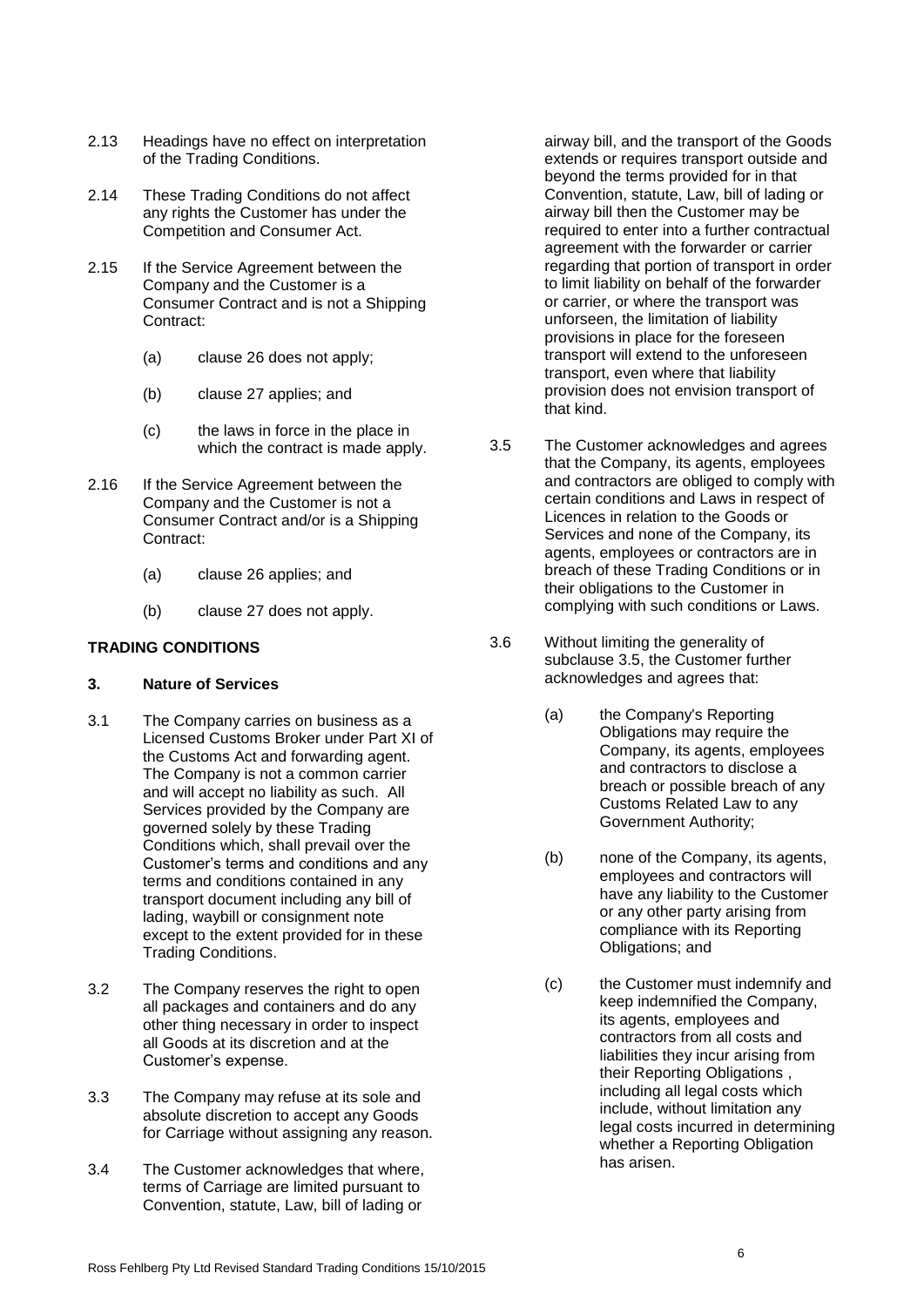# **4. Power of Attorney**

- 4.1 Subject to the effect of clause [4.2o](#page-6-0)f these Trading Conditions, by agreeing to these Trading Conditions the Customer, constitutes and appoints the Company as its lawful attorney with full irrevocable power and authority to take any and all action and to execute any and all documents and instruments, in the name of and on behalf of the Customer, as may be required or for the purpose of carrying out the terms of this agreement.
- <span id="page-6-0"></span>4.2 Notwithstanding that the Customer appoints the Company as its attorney, the power and authority vested in the attorney is effective if and when the Customer fails to comply with a request within the required time or in the event of a default of the Customer.
- 4.3 The Customer acknowledges that the Company will not be liable for any loss or penalty incurred by the Customer as a result of:

(a) any delay by an attorney in exercising their powers; or

(b) an attorney not exercising their powers,

The Customer indemnifies and will keep indemnified the Company against any reasonable loss or costs it suffers or incurs in exercising powers under this power of attorney.

# **5. Acceptance of Trading Conditions**

The Authorised Signatory acknowledges and agrees that it has received the Trading Conditions, understands the Trading Conditions and by either signing the Authority or instructing the Company to perform the Services, the Customer will be bound by the Trading Conditions.

### **6. Communications with the Company**

6.1 Wherever it is necessary, for the purpose of these Trading Conditions or any other purpose whatsoever, for instructions to be given to the Company, such instructions will be valid only if given in writing, acknowledged by the Company in writing and given in sufficient time in all the

circumstances for the Company reasonably to be able to adopt the instructions. Standing or general instructions, or instructions given late, even if received by the Company without comment, shall not be binding upon the Company. If the Company adopts standing or general instructions, or instructions given late, for one or more transaction for the Customer or any other party, that does not in any way affect the validity of those instructions in relation to any future transaction. No attempt by the Company to adopt late instructions will constitute an acceptance by the Company or affect the validity of those instructions.

6.2 Notwithstanding any prior dealings between the Company and the Customer or any rule of law or equity or provision of any statute or regulation to the contrary, or any contracts, documents and other matter (including cash, cheques, bank drafts and other remittances) sent to the Company through the post shall be deemed not to have been received by the Company unless and until they are actually delivered to the Company at its office address or placed in the Company's post office box, if so addressed.

<span id="page-6-1"></span>**7. Ability to Appoint Agents, Subcontractors and Third Parties**

> Subject to, and in accordance with, these Trading Conditions, the Company agrees and the Customer hereby employs and authorises the Company as agent for the Customer to contract either in its own name as principal or as agent for the Customer with any Sub-contractor for the Carriage, movement, transport or storage of the Goods or for the performance of all or any part of the Services pursuant to or ancillary to these Trading Conditions. Any such contract may be made upon the terms of contract used by the Subcontractor with whom the Company may contract for the Services and may be made upon the terms and subject to the conditions of any special contract which the Sub-contractor may in any particular case require, including in every case any term that the Sub-contractor may employ any person, firm or company for performance of the Services so contracted for.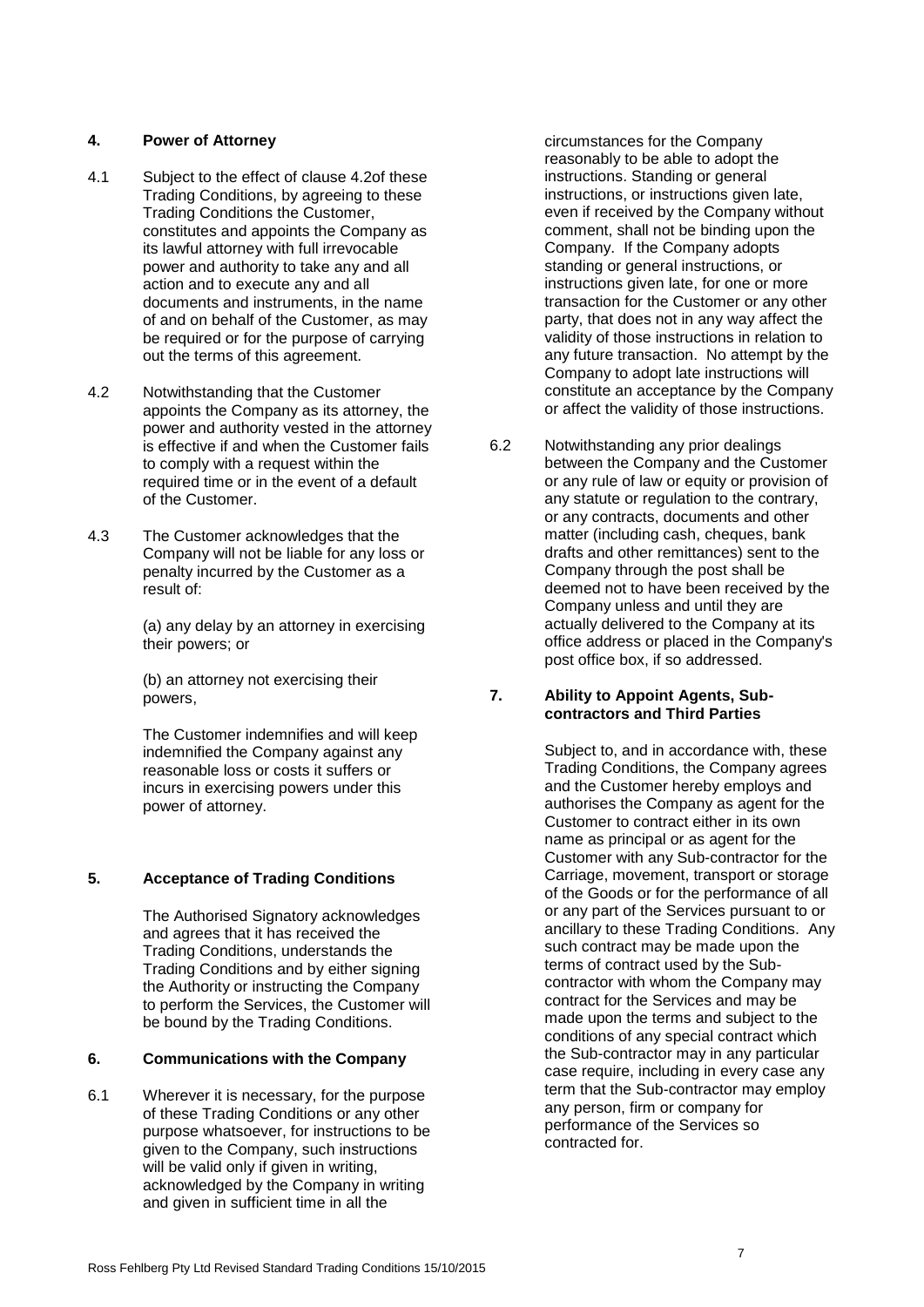# <span id="page-7-3"></span>**8. Payment, Recovery of Fees and GST**

- 8.1 The Company is entitled to retain and be paid all brokerages, commissions, allowances and other remunerations customarily retained by or paid to shipping and forwarding agents and (where the Company accepts specific instructions under clause [12](#page-12-0) to effect insurance) insurance brokers whether declared or otherwise and no such brokerage, commission or allowance or other remuneration shall be payable or allowable to the Customer or its principal (if any). The Company may charge by weight, measurement or value and may at any time reweigh, remeasure or revalue the Goods (or request the same) and charge additional fees accordingly.
- 8.2 Quotations as to Fees and other charges are given on the basis of immediate acceptance and subject to the right of withdrawal or revision by the Company. Quotations are valid only for the specified weight and volume ranges quoted and for the designated services and standard of services quoted.
- <span id="page-7-0"></span>8.3 If any changes occur in the rates of freight, insurance premiums, warehousing, statutory fees or any other charges applicable to the Goods or associated with the Services, quotations and Fees are subject to revision accordingly with notice or, if it is not reasonably practicable, without notice to the Customer.

Without limiting the generality of clause [8.3](#page-7-0) if a change in law, regulation, statutory instrument, or Government Ruling or of any requirement of a Government Authority causes an increase in the costs associated with performance of the Service by the Company, including without limitation, through the introduction of fees, levies, charges, duties or tax, the Company is entitled to recover such additional costs incurred by it and the Fees are subject to revision accordingly with notice or, if it is not reasonably practicable, without notice to the Customer.

8.4 If, at any time before or whilst these Trading Conditions are operative, Carbon Legislation is in force, imposed or varied, or the impact of Carbon Legislation varies, then the Customer is liable to pay the

Company for any Carbon Costs (or increases in Carbon Costs) incurred by the Company.

- 8.5 The Company shall under no circumstances be precluded from raising a debit in respect of any Fees or lawfully due to it, notwithstanding that a previous debit or debits (whether excluding or partly including the items now sought to be charged) had been raised and whether or not any notice was given that further debits were to follow.
- <span id="page-7-2"></span><span id="page-7-1"></span>8.6 This subclause [8.6](#page-7-1) applies if the Company is or may become liable to pay GST in relation to any Supply under these Trading Conditions.
	- (a) Unless otherwise stated, all charges quoted are exclusive of the GST imposed under the GST Law.
	- (b) The Customer shall be responsible for payment of any GST liability in respect of the Services as provided by the Company or by third parties or Sub-contractors which shall be payable at the same time as the GST-exclusive consideration.
	- (c) The Customer must also pay GST on the Taxable Supply to the Company, calculated by multiplying the GST exclusive consideration by the GST Rate.
	- (d) GST shall be payable by the Customer without any deduction or set-off for any other amount at the same time as the GST exclusive consideration is payable.
	- (e) The Company agrees to provide the Customer with a Tax Invoice to enable the Customer to claim an Input Tax Credit.
	- (f) If the Customer defaults in the payment on the due date of any amount payable under subclause [8.6\(b\)](#page-7-2) then without prejudice to any other remedies of the Company and upon demand by the Company, the Customer shall pay to the Company an amount equal to the amount of any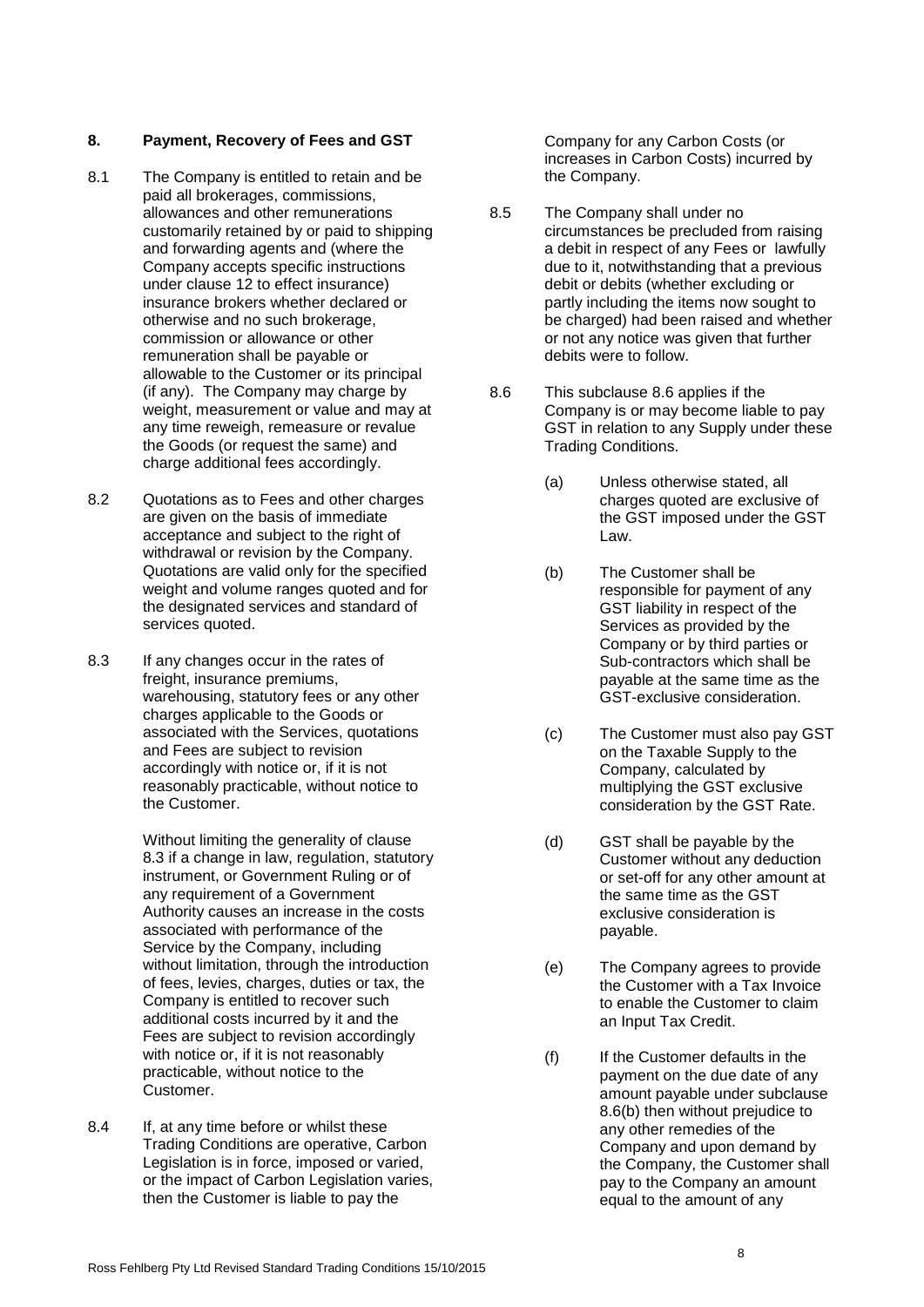damages or interest or additional GST that may become payable by the Company due to the default of the Customer.

- 8.7 All amounts due to the Company in Australia are payable in Australian dollars. The Company is entitled to charge a currency conversion premium when converting receivables into Australian currency.
- 8.8 The Customer agrees that the Fees will be paid at the time set out for payment on the invoice statement or as otherwise agreed.
- 8.9 If any amounts payable or due under any agreement between the Company and the Customer (including, without limitation, amounts payable pursuant to subclause [11.1](#page-10-0) or fees payable for Services provided by the Company) are not made within seven days of the due date, the Customer will be in default and without limiting any other rights of the Company, the Customer shall pay to the Company, by way of liquidated damages, interest to be calculated in accordance with the NATIONAL AUSTRALIA BANK LIMITED business overdraft reference rate on the amount outstanding calculated from the due date until payment is made in full. The Company may take any legal proceedings to recover amounts owing pursuant to these Trading Conditions.
- 8.10 The Company reserves the right to offset any amounts receivable from the Customer against any amounts payable to that Customer or any company affiliated with the Customer or any Related Body Corporate of the Customer. This right exists irrespective of the date the liability has been created or debt incurred with the Company.
- <span id="page-8-0"></span>8.11 The Company, its servants or agents shall have a special and general lien on the Assets and a right to sell the Assets whether by public or private sale or auction without notice, for Fees, freight, demurrage, detention charges, duty, fines, penalties, salvage, average of any kind whatsoever and without limitation, any and all Debts, charges, expenses or other sums due and owing by the Customer or the Customer's principals, servants or agents. In addition, the lien shall cover the costs and expenses of exercising the

lien including without limitation, the costs of sale and reasonable legal fees.

<span id="page-8-1"></span>8.12 The lien and rights granted by subclause [8.11](#page-8-0) shall survive delivery of the Assets and the Company shall be entitled to retain the proceeds of sale of the Assets in respect of any outstanding amounts referred to in this clause. The Company sells or otherwise disposes of such Assets pursuant to this subclause [8.11](#page-8-0) as principal and not as agent and is not the trustee of the power of sale.

## <span id="page-8-2"></span>**9. Personal Property Securities**

- 9.1 Without limiting the generality of subclauses [8.11](#page-8-0) – [8.12](#page-8-1) the Customer acknowledges that the Company shall have a Security Interest which attaches over any Assets which are the subject of the Services and in the Company's possession. The Customer acknowledges and consents to the registration and perfection of the interest set out in this subclause [9.1](#page-8-2) for the purposes of the PPSA.
- 9.2 The Customer warrants that it has rights in the Assets and the power to transfer rights in the Assets to the Company.
- 9.3 The Customer acknowledges that it must sign the Authority and if it does not sign the Authority it must adopt or accept these Trading Conditions by conduct.
- 9.4 The Customer warrants that it has not, and that it will not grant any other Authority in respect of the Services which the Company has been granted Authority.
- 9.5 The Customer must not grant any other person a Security Interest in respect of the Assets.
- 9.6 The Customer must not allow an Excluded Interest to exist over the Goods.
- 9.7 To the maximum extent permitted by law, if the PPSA applies, the Customer irrevocably waives any rights the Customer may have to:
	- (a) receive notices or statements under sections 95, 121(4), 125, 130, 132(3)(d), 132(4) and 135 of the PPSA;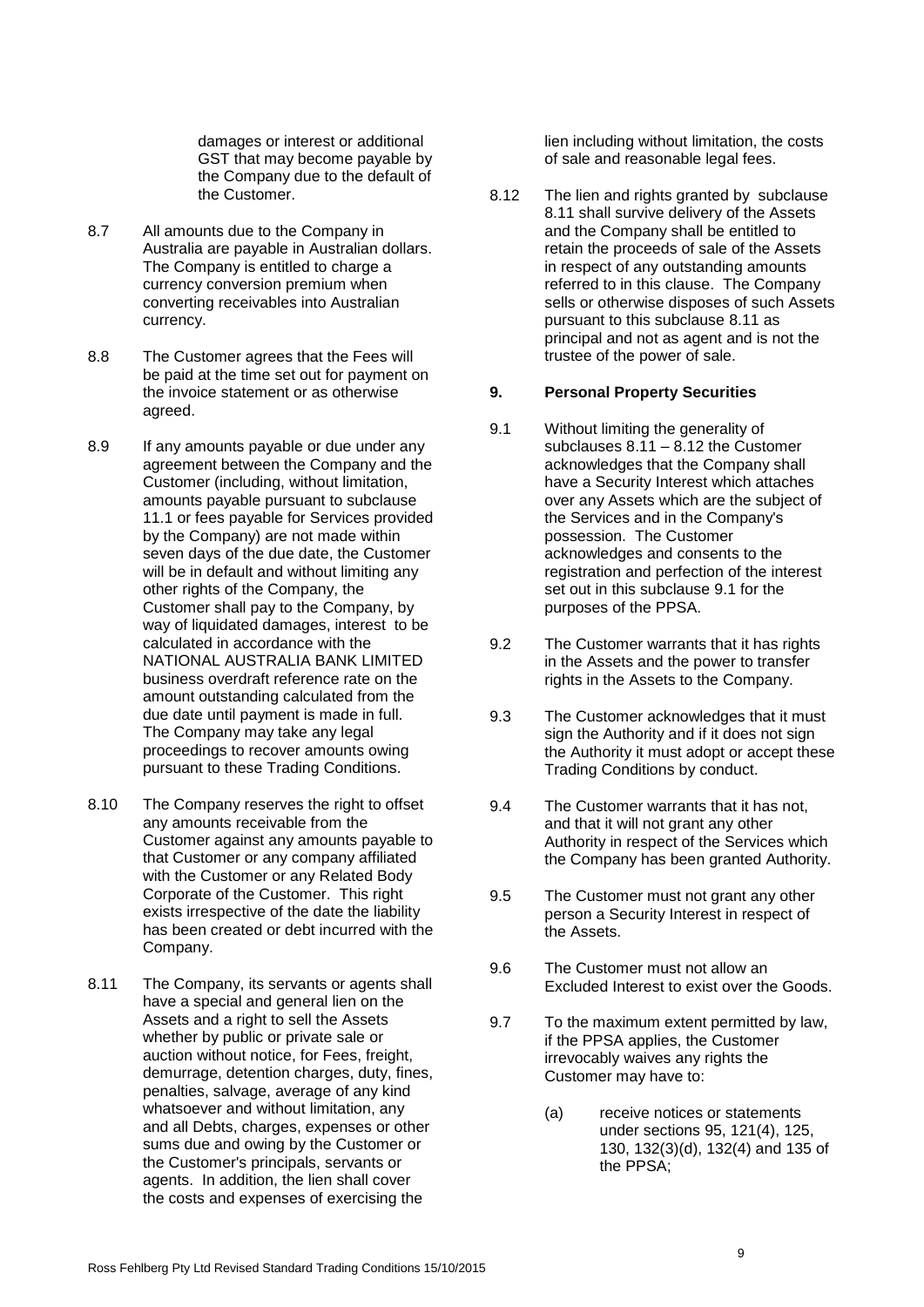- (b) redeem the Assets under section 142 of the PPSA;
- (c) reinstate these Trading Conditions under section 153 of the PPSA; and
- (d) receive a verification statement (as defined in the PPSA).
- 9.8 The Customer agrees to do anything (such as obtaining consents, signing and producing documents, producing receipts and getting documents completed and signed) which the Company asks and considers necessary for the purposes of:
	- (a) ensuring that a Security Interest is created under these Trading Conditions is enforceable, perfected and otherwise effective; or
	- (b) enabling the Company to apply for any registration, or give any notification, in connection with a Security Interest created under these Trading Conditions so that the Security Interest has the priority required by the Company,

including anything the Company reasonably asks the Customer to do in connection with the PPSA.

# **10. Warranties by the Customer**

- <span id="page-9-0"></span>10.1 The Customer (on behalf of itself, the consignor and the consignee) warrants to the Company that:
	- (a) it is either the owner of the Goods, or the authorised agent of the owner of the Goods with authority to bind the owner to act or otherwise have authority to arrange the Services under the Service Agreement;
	- (b) it has not granted any other person a Security Interest in respect of the Assets;
	- (c) it has not allowed an Excluded Interest to exist over the Goods and an Excluded Interest does not exist over the Assets;
	- (d) it will maintain appropriate insurance in respect of the Goods

and will not do anything which might void any insurance policy held by the Customer or the Company;

- (e) it will provide all documents, information and assistance required by the Company to comply with the requirements of the Government Authorities in an accurate and timely fashion as required by those Government Authorities;
- (f) it will retain all documents or records in the manner required by the Government Authorities;
- (g) it will observe all requirements of any Government Authorities;
- (h) it will maintain as confidential the terms of the Authority and these Trading Conditions;
- (i) it has complied with all Laws and regulations of any Government Authorities relating to the nature, condition, packaging, handling, storage and Carriage of the Goods including all Laws prescribed by the RSA;
- (j) the Goods are packed to withstand ordinary risks of handling storage and Carriage, having regard to their nature;
- (k) the Goods are not Dangerous Goods except to the extent that the Parties have agreed in writing to the carriage of Dangerous Goods;
- (l) the Goods and their Carriage do not contravene any Laws;
- (m) it will comply at all times with all Privacy Laws in relation to the Service Agreement, the Goods and the Services at all times and will notify the Company of any issues or requirements under such laws in relation to the Service Agreement, the Goods or Services of which the company should be aware; and
- (n) it will comply at all times with all OHS Laws in relation to the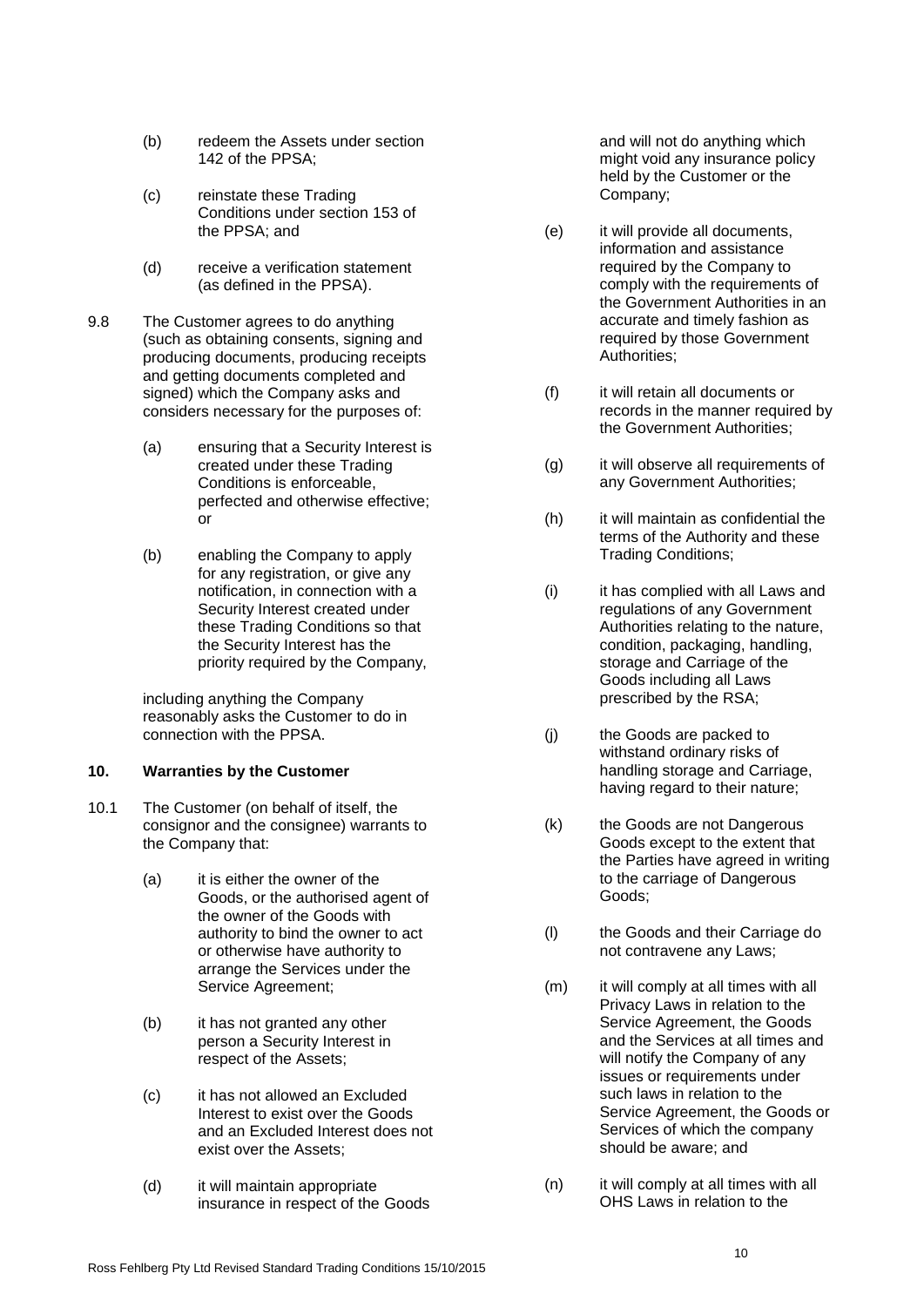Service Agreement, the Goods and the Services, and will notify the Company of any issues or requirements under such laws in relation to the Service Agreement, the Goods or the Services of which the Company should be aware, or which may affect the Company's ability to comply either with the OHS Laws.

10.2 The Customer acknowledges that a breach or failure to observe all or any of the warranties in subclause [10.1](#page-9-0) could lead to penalties or damages to the Customer and also to the Company and the Customer agrees to provide the indemnity to the Company on account of such penalties or damages pursuant to clause [11.](#page-10-1)

## <span id="page-10-1"></span>**11. Indemnity by the Customer**

- <span id="page-10-0"></span>11.1 Without limiting the effect of these Trading Conditions, the Customer agrees to indemnify and keep indemnified the Company, its agents, employees, contractors, and Sub-contractors for:
	- (a) any loss or damage directly or indirectly caused by the Goods or by breach of these Trading Conditions by the Customer;
	- (b) amounts of Customs Duty, GST and other payments made to Government Authorities by the Company on behalf of the Customer;
	- (c) any penalties payable by the Company (whether pursuant to a court order or pursuant to an Infringement Notice) due to the Customer:
		- (i) providing information that is incorrect or misleading;
		- (ii) omitting to provide material information required to the Government Authorities;
		- (iii) omitting to provide information required by the Company to properly carry out the Services and/or comply with the

conditions of any Licences;

- (iv) providing information in a manner which does not enable the Company to comply with the requirements of the Government Authorities for reporting in prescribed periods; and/or
- (v) failing to provide information or documentation requested by the Company;
- (d) penalties associated with the failure by the Customer to maintain or provide its documents or records in the manner and at the time contemplated by the Government Authorities;
- (e) penalties associated with any omission of information required to be provided to any Government Authorities;
- (f) penalties associated with making or causing to be made, statements which are false or misleading to Government Authorities, except to the extent that such statements were made by the Company in the knowledge that such statements were false or misleading;
- (g) penalties associated with providing misleading or deceptive information regarding the status of Goods, whether pursuant to the Competition and Consumer Act or other legislation;
- (h) penalties imposed by any RSA for any breach of the Laws governing to the Carriage of goods by road or any breach, act or omission arising out of or pursuant to the Chain of Responsibility obligations or the National Heavy Vehicle Law;
- (i) damages payable by the Company from the failure of the Customer to return any container or transport equipment involved in Carriage in the time required by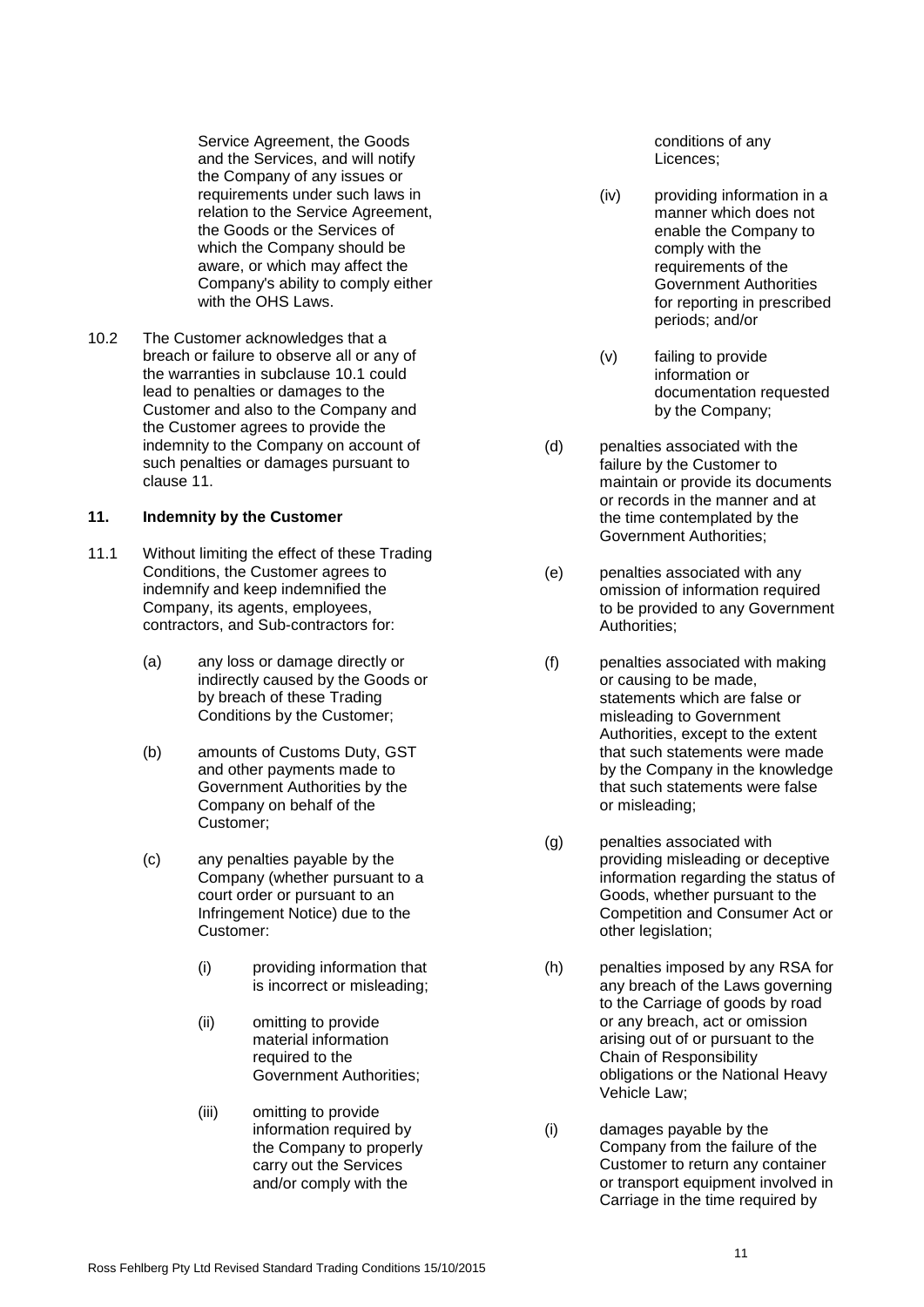the contract between the Company and the supplier or owner of that container or other transport equipment;

- (j) demurrage or other charge for detention or failure to return items provided by the Company pursuant to contracts with other parties;
- (k) liabilities or costs incurred by the Company on behalf of the Customer associated with the Services including, without limitation, amounts paid to carriers of goods for the Carriage of Goods or cleaning of containers (whether Sub-Contractors or otherwise and amounts incurred by the Company in exercising its rights pursuant to these Trading Conditions);
- (l) damages payable by the Company arising from or contributed to by errors or misrepresentations by the Customer;
- (m) losses or damage incurred by the Company due to a breach by the Customer of any of the warranties in subclause [10.1;](#page-9-0)
- (n) all expenses directly or indirectly incurred arising out of or in connection with the entry of an officer of any Government Authorities or other authorised person on the premises of the Company for the purpose of exercising any powers pursuant to the requirements of any Government Authorities and/or inspecting, examining, making copies of, taking extracts of documents on the premises to the extent that the exercise of the powers is related to the Services;
- (o) any Customs Duty, GST or other charge assessed against the Company in relation to the Goods or Services;
- (p) any charges levied by Government Authorities for

examination and treatment of the Goods;

- (q) any costs, charges or fees, including legal fees, incurred in obtaining any Customs Advices whether or not the Company directed or requested the Customer to obtain the Customs Advices;
- (r) any costs, charges or fees, including legal fees reasonably incurred by the Company in obtaining any Customs Advices on behalf of the Customer if, at its sole discretion, the Company considers it reasonably necessary to do so;
- (s) any costs or charges incurred by the Company as a result of or in connection with a direction or request from the ABF in relation to the Goods or Services;
- (t) any costs or charges incurred by the Company as a result of or in connection with a suspension or cancellation by the ABF of an ATD in relation to the Goods or Services;
- (u) any costs or charges incurred by the Company as a result of or in connection with any variation by the ABF of conditions of Licences or the addition by the ABF of new conditions on Licences in relation to the Goods or Services;
- (v) any costs, charges or penalties incurred by the Company as a result of or in connection with any breaches of any Licences in relation to the Goods or Services;
- (w) any costs or charges incurred by the Company as a result of or in connection with any suspension or cancellation of Licences by the ABF in relation to the Goods or Services;
- (x) any costs or charges incurred by the Company as a result of or in connection with the Company complying with any conditions or Laws in respect of any Licences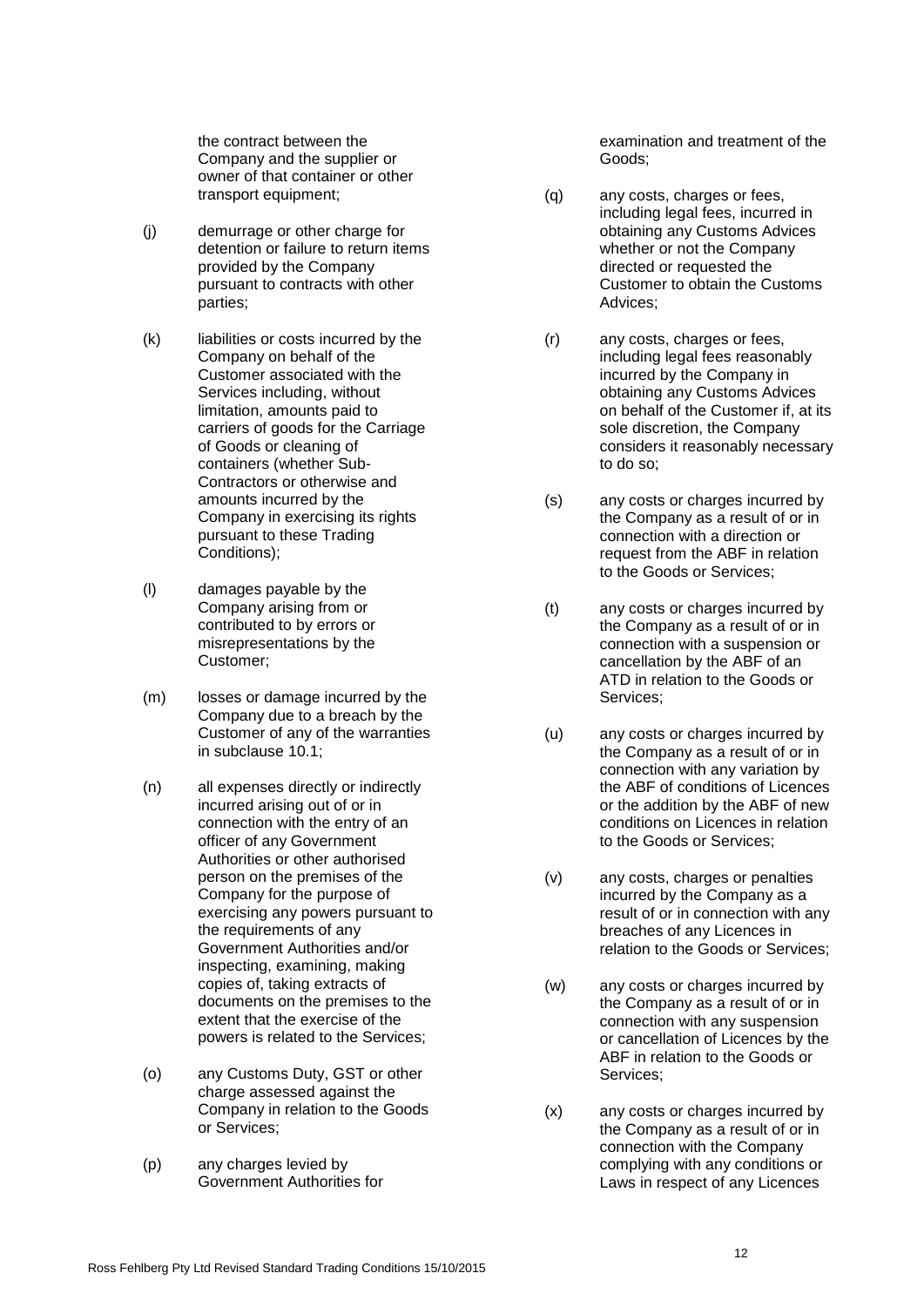in relation to the Goods or Services;

- (y) any costs or charges incurred by the Company pursuant to subclauses [22.3,](#page-16-0) [22.4](#page-16-1) and [22.5;](#page-17-0) and
- (z) any costs or charges incurred in recovering any amounts payable to the Company (including, without limitation, costs of legal proceedings).
- 11.2 The Customer agrees to pay any amounts claimed pursuant to the indemnity in subclause [11.1](#page-10-0) within seven days of demand by the Company.
- <span id="page-12-4"></span>11.3 The nature of the indemnity provided pursuant to subclause [11.1](#page-10-0) will include, without limitation, all penalties, liabilities, all losses (including indirect and Consequential Loss) and damages assessed against the Company and its officers and employees, together with all legal costs incurred by the Company (calculated on a solicitor/client basis). The indemnity shall continue in force and effect whether or not the Goods have been pillaged, stolen, lost, damaged or destroyed.
- <span id="page-12-1"></span>11.4 For the purposes of clause [11](#page-10-1) the Customer agrees that the Company may take whatever actions as are necessary for the Company to comply with the terms of its Licences including, without limitation, complying with its Reporting Obligations.
- <span id="page-12-2"></span>11.5 For the purposes of subclause [11.4](#page-12-1) the Customer agrees that the Company may take such actions as are necessary to comply with the terms of its Licences whether or not any breach or suspected breach is in relation to or connection with the Goods or Services provided by the Company.
- 11.6 Without limiting anything in subclause [11.5](#page-12-2) the Customer indemnifies the Company against any penalties, interest, tax or additional duty that is payable as a result of the Company providing information or making statements to the ABF as are necessary for the Company to comply with the terms of its Licences or Customs Related Laws.
- 11.7 The Company may execute all or any of its rights pursuant to clause [8](#page-7-3) to recover any amounts owing pursuant to this clause [11.](#page-10-1)
- 11.8 There is no need for the Company to suffer or incur any losses, costs. damages, liabilities, judgments, penalties or expenses before requiring payment from the Customer.

# <span id="page-12-0"></span>**12. Insurance**

The Company shall not effect insurance on the Goods except upon receipt of express instructions given in writing by the Customer and the Customer's written declaration as to the value of the Goods. All such insurances effected by the Company are subject to the usual exceptions and conditions of the policies of the insurer or underwriter taking the risk. At the discretion of the Company such insurance may name the Customer or owner as insured. In the event of any dispute in regard to liability under any such insurance policy for any reason whatsoever the Customer or other insured shall have recourse against the insurer or underwriter only and the Company shall have no liability or responsibility in relation to any such insurance policy.

# <span id="page-12-3"></span>**13. Storage and Transport**

- 13.1 Subject to express instructions in writing given by the Customer and accepted by the Company in writing (and without limiting the generality of clause [7\)](#page-6-1), the Company reserves to itself complete freedom to decide upon the means, route and procedure to be followed in the handling, storage and transportation of the Goods and is entitled and authorised to engage Sub-contractors to perform all or any of the functions required of the Company upon such terms and conditions as the Company in its absolute discretion may deem appropriate.
- 13.2 The Customer agrees that:
	- (a) the value of the Goods shall not be declared or inserted in a Bill of Lading or a sea carriage document for the purpose of extending a ship or carrier's liability under the *Carriage of Goods by Sea Act 1991* and *Carriage of Goods by Sea*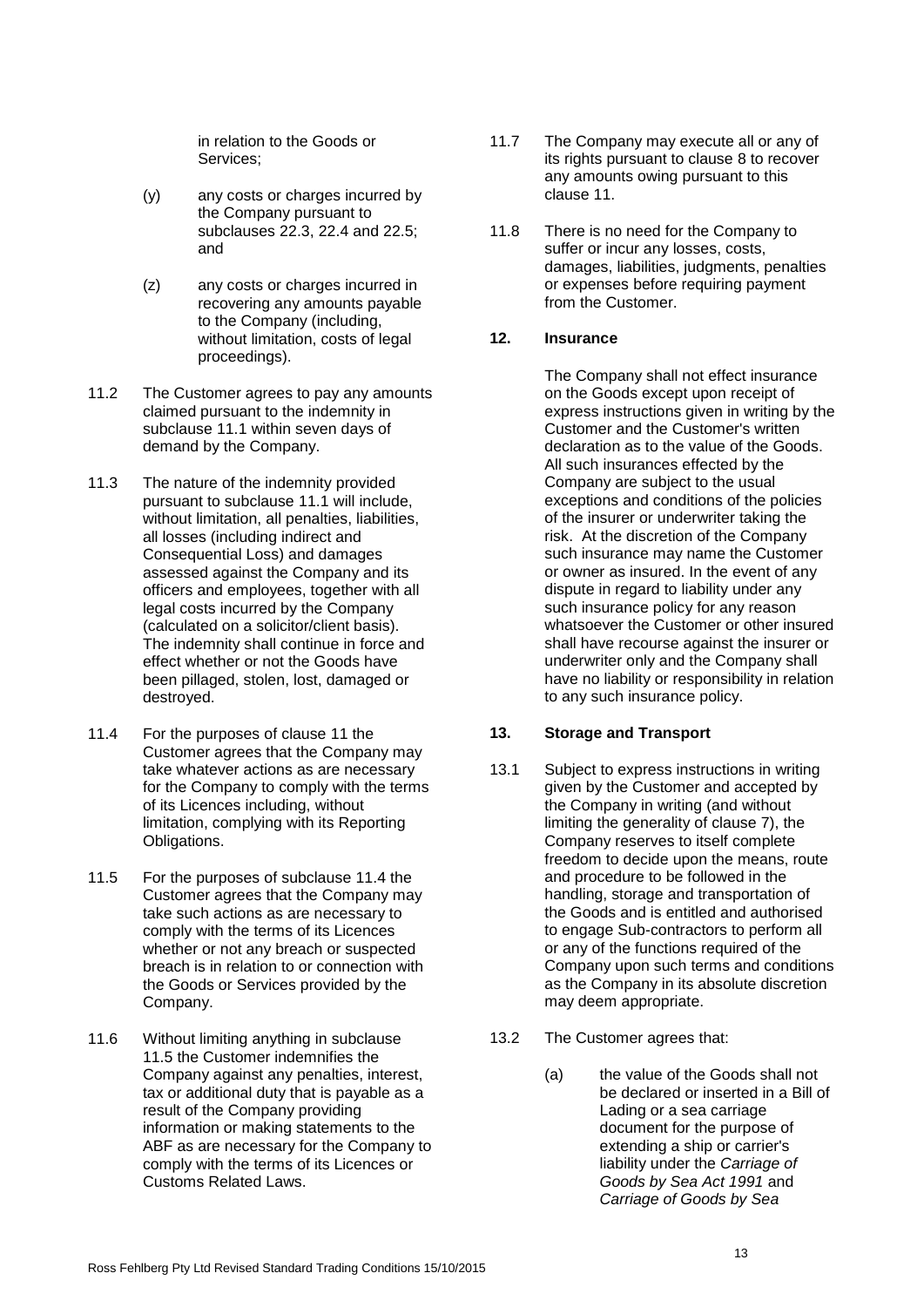*Regulations 1998* except upon express instructions given by the Customer;

- (b) in the case of Carriage by air, no option or declaration of value to increase air-carrier's liability under:
	- (i) Article 22 of Schedule 1A to the *Civil Aviation (Carrier's Liability) Act 1959*; or
	- (ii) Article 22(2) of Schedule 1, 2, 4 or 5 to the *Civil Aviation (Carrier's Liability) Act 1959*;

will be made except on express instruction given in writing by the Customer;

- (c) in the case of Carriage by land, or any Carriage ancillary to the Carriage mentioned above and not expressly provided for under any contract within these Trading Conditions, under Convention or under any statute or Law, the Customer agrees that the value of the Goods shall not be declared or inserted into a contractual document or as part of the trading terms for the purpose of extending the forwarder or Carrier's liability under any circumstance except upon express conditions agreed to in writing by the Carrier or forwarder who expressly elect to waive that right:
- (d) in all other cases where there is a choice of charges by Carriers, warehousemen, stevedores or others according to the extent of the liability assumed by the Carriers, warehousemen, stevedores or others, no declaration of value (where optional) will be made for the purpose of extending liability, and the Goods will be forwarded or dealt with at the Customer's risk for minimum charges, unless express instructions in writing to the contrary are given by the Customer;
- (e) the Company shall have no obligation to take any action in respect of any Goods that may be recognisable as belonging to the Customer unless it has received suitable instructions relating to such Goods together with all necessary documents. In particular, the Company shall not be obliged to notify the Customer of the existence or whereabouts of the Goods or to examine them or to take any other steps for their identification, protection or preservation or for the preservation of any claim by the Customer or any other party against the Carrier, insurer or any third party; and
- (f) all Goods moved by air are subject to volumetric conversion on the basis of one kilo being the equivalent of six thousand cubic centimetres. Goods moved by other means are subject to volumetric conversion on the basis of relevant industry standards or as modified by the Carrier's standard trading conditions.

### **14. Perishable, Non-deliverable, Uncollected, Hazardous and Damaged Goods**

- <span id="page-13-0"></span>14.1 Where the Goods are perishable and are not taken up immediately upon arrival or are insufficiently or incorrectly addressed or marked or otherwise not identifiable, they may be sold or otherwise disposed of with or without notice to the Customer, consignor, owner or consignee of the Goods and payment or tender of the net proceeds of any sale after deduction of all costs, expenses and charges incurred by the Company in effecting such sale or disposal shall be equivalent to delivery.
- <span id="page-13-1"></span>14.2 Where the Goods are non-perishable and cannot be delivered either because they are insufficiently or incorrectly addressed or marked or otherwise not identifiable or because they are uncollected or not accepted by the consignee they may be sold or returned at the Company's option at any time after the expiration of 21 days from a notice in writing sent to the Customer at the address which the Customer gave to the Company on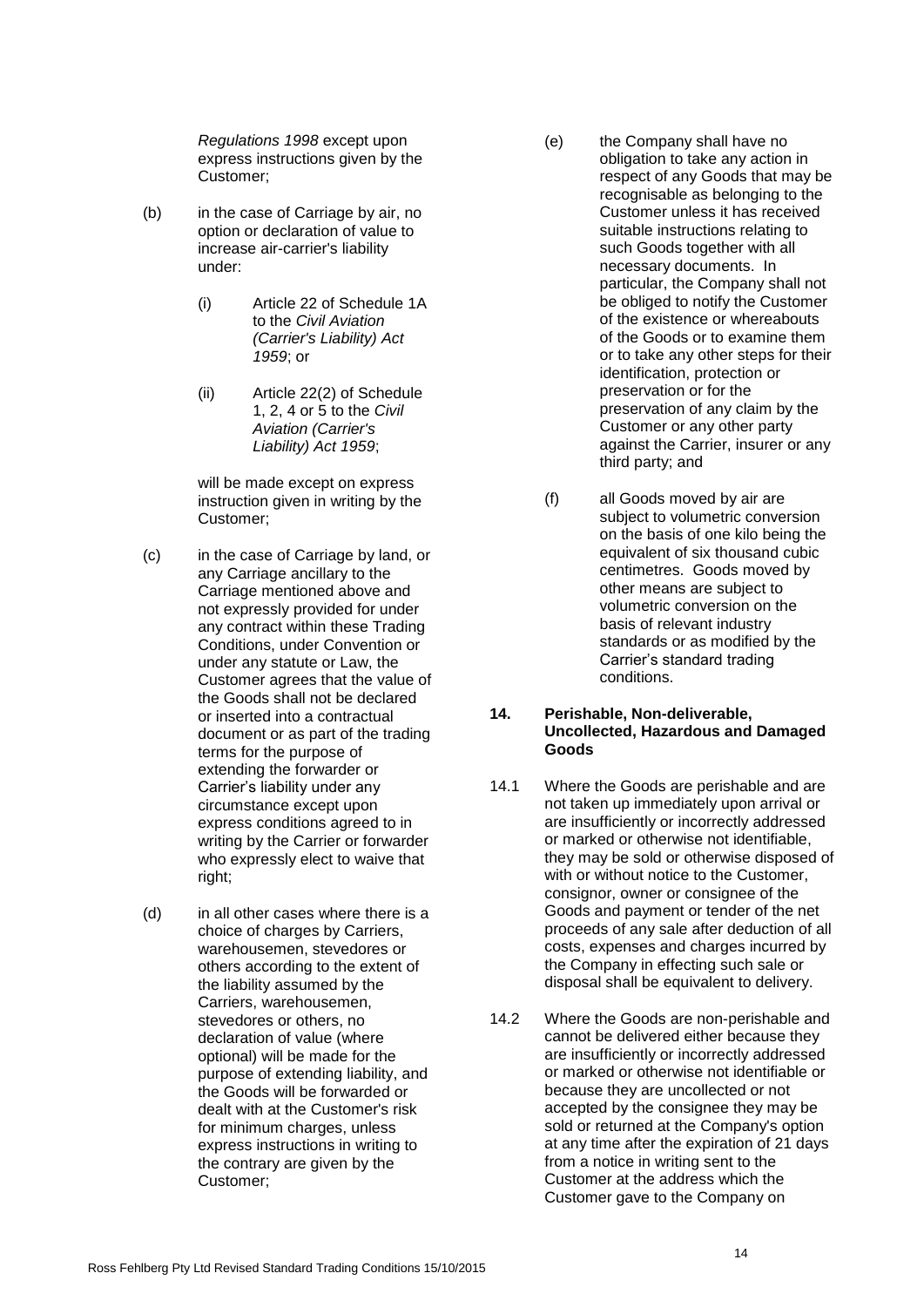delivery of the Goods. All costs, charges and expenses incurred by the Company and arising in connection with the storage, sale or return of the Goods shall be paid by the Customer and may be deducted from the proceeds of the sale of the Goods.

- <span id="page-14-0"></span>14.3 Where the Goods are stored by the Company for the Customer and they are uncollected for whatever reason they may be sold or returned at the Company's option at any time after the expiration of 21 days from a notice in writing sent to the Customer at the address which the Customer gave to the Company on delivery of the Goods. All costs, charges and expenses incurred by the Company and arising in connection with the storage, sale or return of the Goods shall be paid by the Customer and may be deducted from the proceeds of the sale of the Goods.
- 14.4 In respect of subclauses [14.1,](#page-13-0) [14.1](#page-13-1) and [14.3,](#page-14-0) the Company sells or otherwise disposes of such Goods as principal and not as agent and is not trustee of the power of sale.
- 14.5 In the event that any sale of Goods pursuant to subclauses [14.1,](#page-13-0) [14.1](#page-13-1) and [14.3](#page-14-0) does not provide sufficient proceeds to discharge all liability of the Customer to the Company, the Customer acknowledges that it is not released from the remainder of the liability to the Company merely by sale of the Goods.

# **15. Destruction of Dangerous Goods**

In the event that the Goods are found to be Dangerous Goods they may be destroyed or otherwise dealt with at the sole discretion of the Company or any other person in whose custody they may be at the relevant time. If such Goods are accepted under arrangements previously made in writing they may nevertheless be disposed of, destroyed or otherwise dealt with if the Company, at its sole discretion, considers it necessary to do so to manage any risk to health, safety, property or the environment. The expression 'goods likely to cause damage' includes goods likely to harbour or encourage vermin or other pests which may include perishable goods, and all such goods as fall within the definition of hazardous substances, hazardous waste and Dangerous Goods

in the legislation governing carriage by road in the States and Territories of Australia and OHS Laws.

## **16. Inspection**

The Company may without liability open any package or other container which the Goods are placed or carried to inspect the Goods either to determine their nature or condition or to determine their ownership or destination.

# **17. Delivery**

- 17.1 The Company is authorised to deliver the Goods at the address given to it by the Customer.
- <span id="page-14-1"></span>17.2 The Company is deemed to have satisfied its delivery obligations under the Service Agreement if the Company delivers the Goods to the address given by the Customer and obtains from a person at that address a receipt or a signed delivery docket.
- 17.3 In the event of the consignee refusing to take delivery as contemplated in subclause [17.2,](#page-14-1) or not being able to take delivery of the Goods, or the Goods being unable to be delivered for any other reason, the Company is authorised to at the Company's absolute discretion and at the Customer's sole expense and risk and without liability to the Company, deal with the Goods as the Company thinks fit including storing or disposing of the Goods or returning them to the Customer or the person entitled to collect the Goods.

# **18. Railway Declaration**

The Company shall be under no obligation to make any declaration to, or to seek any special protection or cover from, the Department of Railways, railways authority or provider of railways in any State or any airline or road transport authority in respect of any Goods falling within the definition of that body:

- (a) of dangerous or hazardous goods; or
- (b) of goods liable to be stored in the open,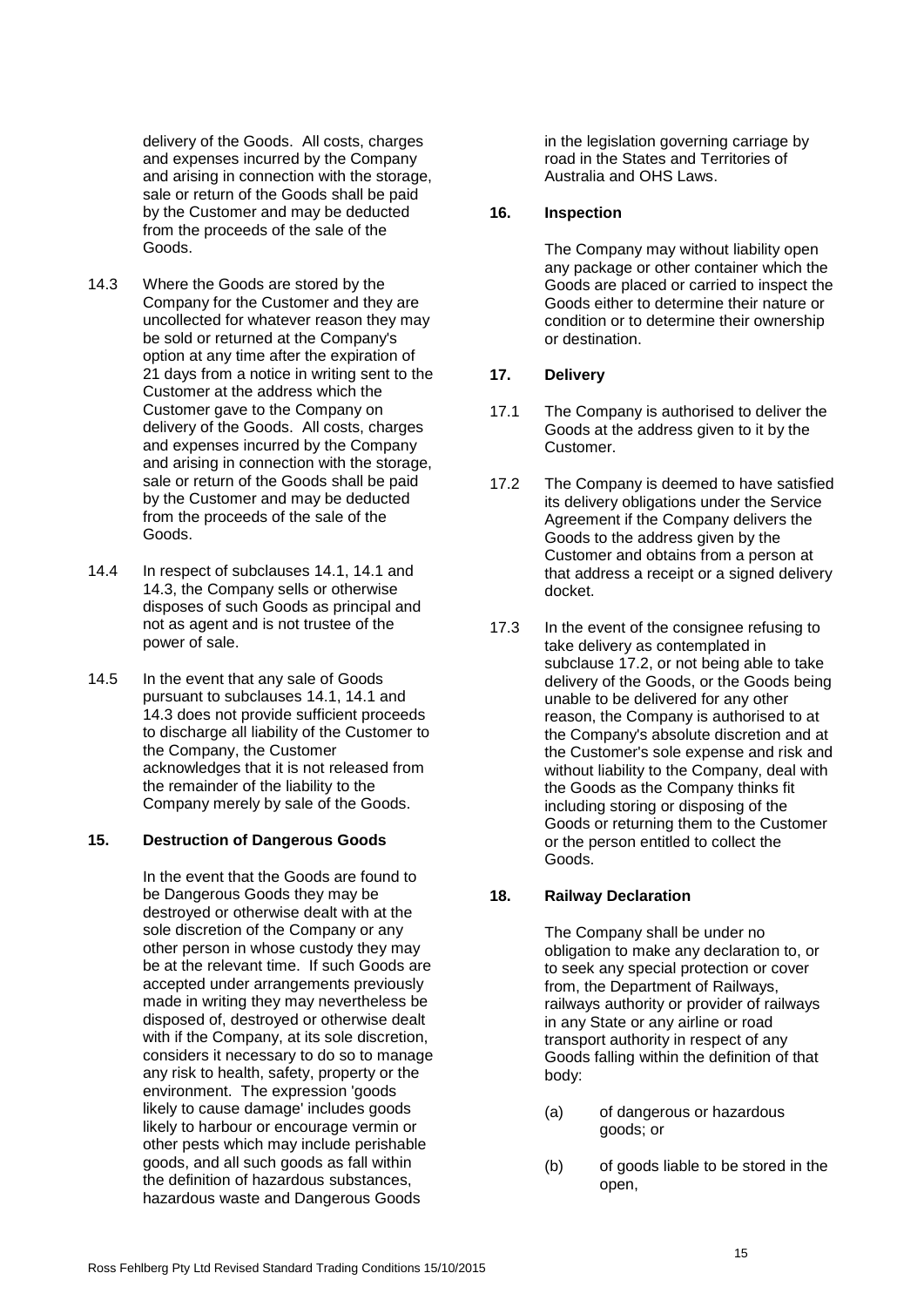unless written instructions to that effect are given to the Company by the Customer.

## **19. Pillaged Goods**

If the Goods are landed from any vessel in a damaged or pillaged condition and an examination might be held or other action taken by the Company in respect thereof, no responsibility attaches to the Company for any failure to hold such examination or take such other action unless the Company has been given sufficient notice to enable it to arrange for such examination or for the taking of such other action as the case may be.

## **20. Storage of Goods pending delivery**

- 20.1 Without limiting the effect of clause [13,](#page-12-3) pending forwarding and delivery, the Goods may be warehoused or otherwise held at any place or places at the sole discretion of the Company at the Customer's risk and expense.
- 20.2 In circumstances were the Company stores the Goods, the Company may, by notice in writing, require that the Customer remove the Goods for any reason whatsoever within seven days from receipt of a notice delivered to the address which the Customer gave to the Company on delivery of the Goods. If the Customer fails to do so, the Company may remove the Goods and store them in such a manner and in such a place as the Company thinks appropriate at the Customer's expense and risk.

# <span id="page-15-0"></span>**21. COD Goods**

The Company may in its absolute discretion refuse instructions to collect on delivery on COD terms. in cash or otherwise. Where the Company does accept such instructions its only obligation to the Customer is to use reasonable diligence and care in such collection.

## **22. Limitation of Liability, Force Majeure and Indemnity from Liability to Third Parties**

<span id="page-15-1"></span>22.1 Without limiting the effect of clause [11](#page-10-1) but subject to subclause [27.7](#page-19-1) (where it applies), and subject to clause [27,](#page-19-0) to the full extent permitted by law, the Company its servants and agents shall not be

responsible for loss or damage of any kind whatsoever arising out of the provision of its Services to the Customer (whether caused by negligence or wilful default by the Company its servants or agents) and the Customer agrees to indemnify the Company in respect of any claims made by Sub-contractors or third parties concerning the provision of Services by the Company and the following matters are expressly covered by this limitation of liability:

- (a) any liability to pay amounts to Government Authorities (including, without limitation, customs duty or GST) that would not have otherwise been payable or any penalties (including penalties imposed directly on the Company, its servants or agents as a result of their reliance on incorrect information provided by the Customer, consignor or consignee of the Goods, or their respective agents whether imposed by court or Infringement Notice);
- (b) any liability concerning the making of any statement, forecast, information or giving advice in relation to the liability of the Customer to pay any amounts owing to any Government Authorities;
- (c) any liability in respect of the loss, misdelivery, deterioration, nondelivery, contamination, evaporation or damage to the Goods or consequential loss arising as a result however caused;
- (d) any loss or depreciation of market value attributable to delay in forwarding the Goods or failure to carry out instructions of the Customer;
- (e) loss, damage, expense or additional cost arising from or in any way connected with marks or brands on, weight, numbers, content, quality, description of the Goods;
- (f) loss or damage resulting from fire, water, explosion or theft;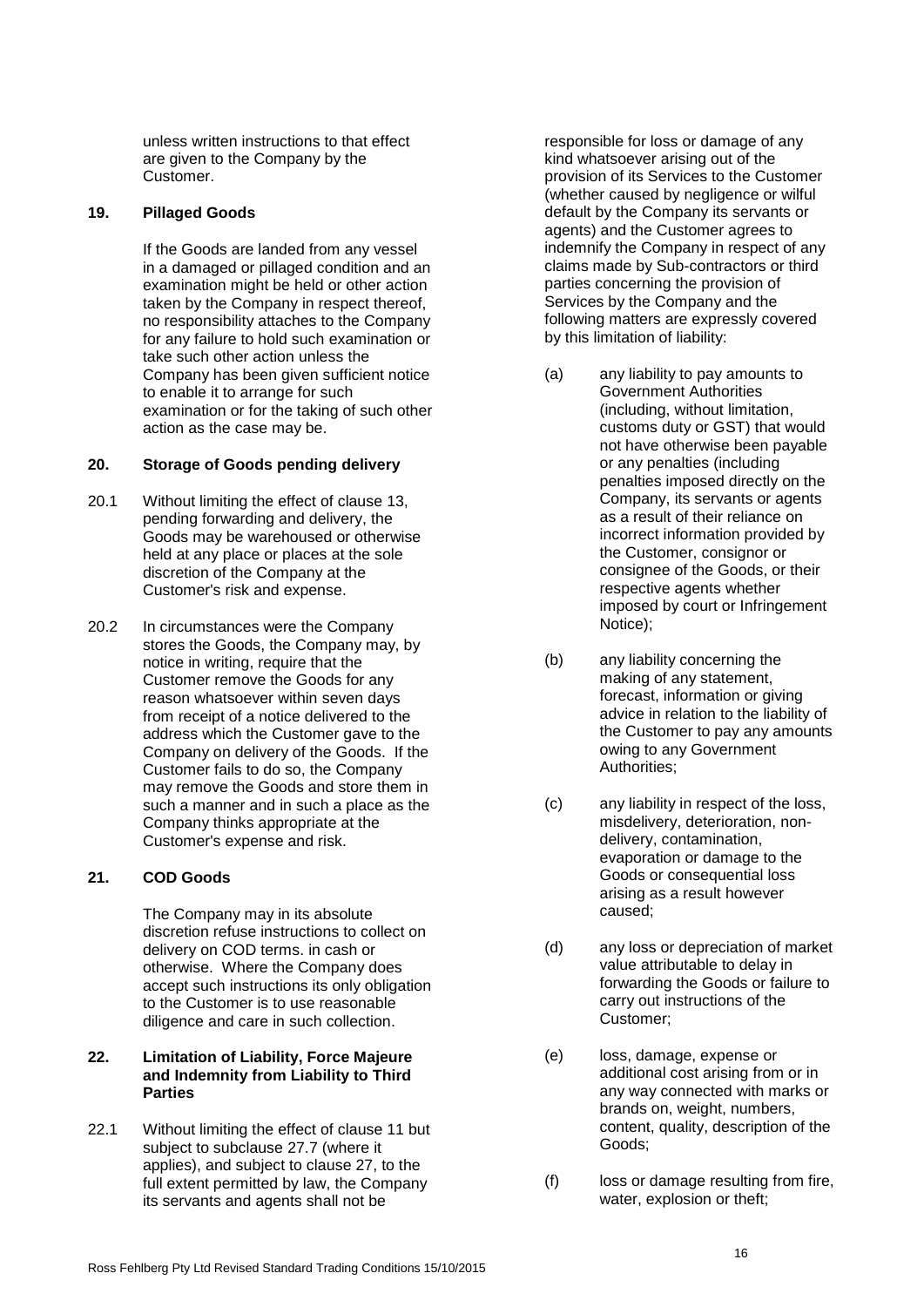- (g) loss, damage or delay occasioned by examination of the Goods by any of the Government Authorities;
- (h) loss, damage or delay occasioned by treatment of the Goods by any of the Government Authorities (including without limitation, any fumigation or decontamination or other treatment by Department of Agriculture);
- (i) any costs incurred by the Company on behalf of the Customer to any other person in relation to the Carriage of the Goods; and
- (j) any losses, liabilities, costs or charges incurred by the Company as a result of or in connection with a direction or request from the ABF in relation to the Goods or Services;
- (k) any losses, liabilities, costs or charges incurred by the Company as a result of or in connection with a suspension or cancellation by the ABF of an ATD in relation to the Goods or Services;
- (l) any losses, liabilities, costs or charges incurred by the Company as a result of or in connection with any variation by the ABF of conditions of Licences or the addition by the ABF of new conditions on Licences in relation to the Goods or Services;
- (m) any losses, liabilities, costs, charges or penalties incurred by the Company as a result of or in connection with any breaches of any Licences in relation to the Goods or Services;
- (n) any losses, liabilities, costs, charges or penalties incurred by the Company as a result of or in connection with the Company complying with any conditions or Laws in respect of any Licences in relation to the Goods or Services;
- (o) any losses, liabilities, costs or charges incurred by the Company

as a result of or in connection with any suspension or cancellation of Licences by the ABF in relation to the Goods or Services; and

- (p) loss, damage or delay occasioned by delay in the Carriage of the Goods or handling of the Goods in the course of the Carriage of the Goods.
- 22.2 The Company shall not be liable in any event for any Consequential Loss whether or not the Company had knowledge that such damage might be incurred.
- <span id="page-16-0"></span>22.3 The Company and Customer acknowledge that Goods moving by airfreight are subject to the applicable Airfreight Convention. The Customer's recovery of loss or damage, if any, is against the airline carrier and is limited in accordance with the Airfreight Convention or any other Conventions that may be applicable. In the event of any loss or damage suffered by the Customer whilst the Goods are in the possession of the airline carrier, the Company will seek to recover on behalf of the Customer from the principal airline carrier amounts payable under the aforementioned Conventions as they are applicable. The Customer will indemnify, defend and hold the Company harmless against any claims for loss or damage to their Goods incurred whilst they were in the possession of the airline carrier.
- <span id="page-16-1"></span>22.4 The Company and Customer acknowledge that Goods moving by seafreight are subject to the applicable international treaties including the Hague Rules. The Customer's right to recovery of loss or damage, if any, is against the seafreight Carrier and is limited in accordance with the Hague Rules or any other Conventions that may be applicable. In the event of any loss or damage suffered by the Customer whilst the Goods are in the possession of the seafreight Carrier, the Company will seek to recover on behalf of the Customer from the carrier amounts payable by the Hague Rules as they are applicable. The Customer will indemnify, defend and hold the Company harmless against any claims for loss or damage to their goods incurred whilst they were in the possession of the seafreight Carrier.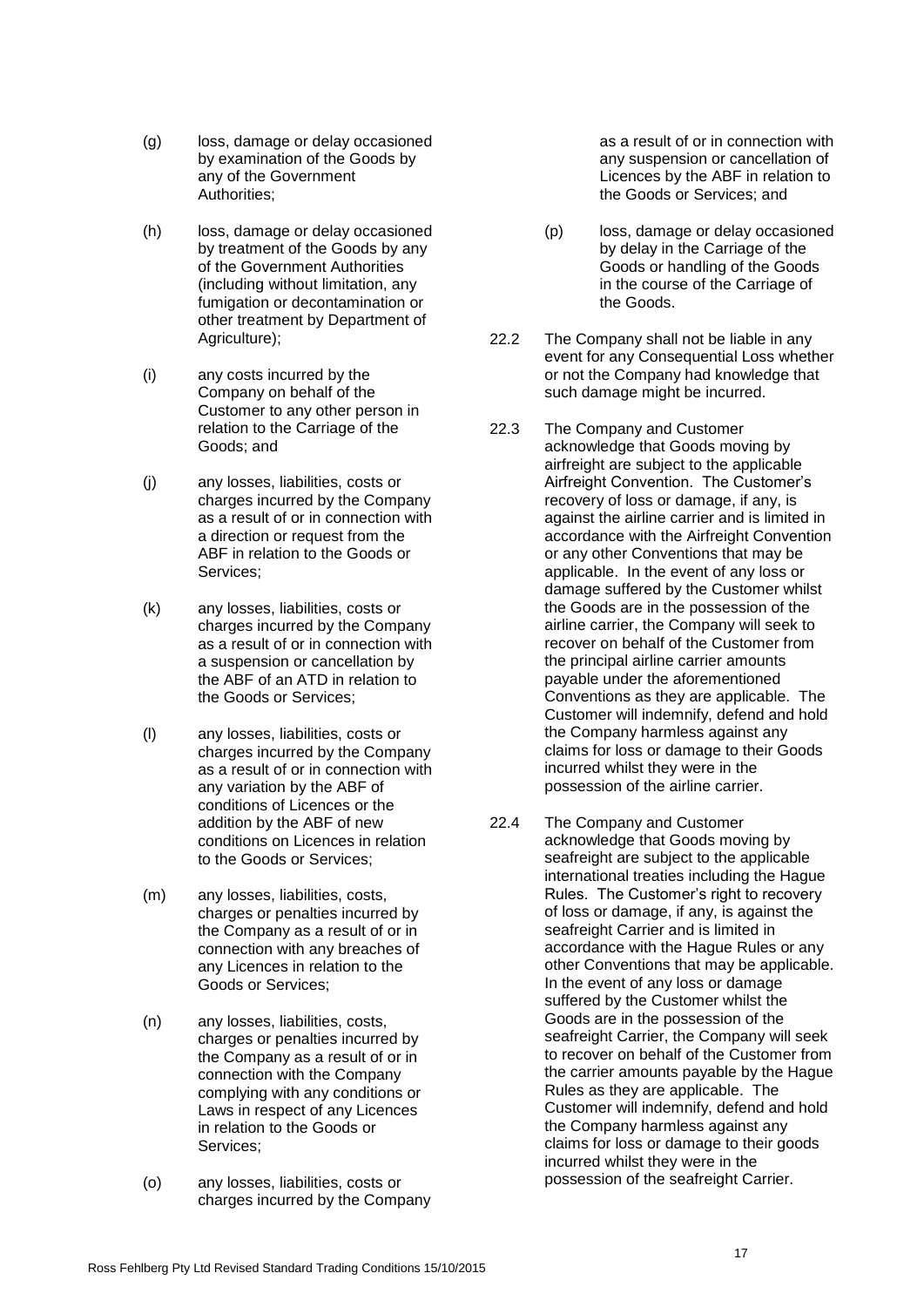- <span id="page-17-0"></span>22.5 The Company and Customer acknowledge that Goods moving by airfreight or seafreight may necessarily involve a part of transport undertaken by other means in order to comply with the terms of Carriage under the Service Agreement or any contract between the Parties. Where this is so, and no international treaty is applicable which covers the additional transport, the Customer's recovery of loss or damage, if any, is against the carrier and is limited in accordance with the Convention applicable for the majority of the transport, even where that Convention does not envisage liability of the kind of transport concerned. In the event of any loss or damage suffered by the Customer whilst the Goods are in the possession of a third party Carrier, the Company will seek to recover on behalf of the Customer from the third party Carrier amounts payable by these Conventions as they are applicable. The Customer will indemnify, defend and hold the Company harmless against any claims for loss or damage to their Goods incurred whilst they were in the possession of the third party Carrier where such Carriage was necessary in order to comply with the terms of the Service Agreement.
- <span id="page-17-1"></span>22.6 The Company shall not be liable to the Customer for any breach or failure to performs its obligations under these Trading Conditions or any damage or loss to Goods resulting from one of the following:
	- (a) perils, dangers and accidents of the sea or other navigable waters;
	- (b) act of God;
	- (c) act of war;
	- (d) act of terrorism;
	- (e) act of public enemies;
	- (f) arrest or restraint of princes, rulers or people, or seizure under legal process;
	- (g) strikes or lock-outs or stoppage or restraint of labour from whatever cause, whether partial or general;
	- (h) riots and civil commotions;
- (i) saving or attempting to save life or property at sea; or
- (j) any other cause arising beyond the reasonable control of the Company, without the actual fault or privity of the Company and without the actual fault or privity of the agents or servants of the Company.
- 22.7 If the occurrence of any event contemplated in subclause [22.6](#page-17-1) causes a delay of over five Business Days in any obligation of the Company, then the provision of Services may be terminated by notice in writing by either party to the other party. However, all costs, charges and expenses already incurred by the Company prior to the termination or arising in connection with the disposal or return of the Goods shall be paid by the Customer.
- 22.8 Any claim made against the Company, its servants or Sub-contractors is limited to the full extent permitted by Law. To the extent that the liability of the Company is limited by any Convention, statute, Law or contract, and that limitation exceeds the limitation of liability pursuant to these Trading Conditions then the liability pursuant to that Convention, statute, Law or contract shall apply.
- 22.9 If the Customer is not acquiring the Services wholly or predominately for personal, domestic or household use or consumption, the Company's liability to the Customer for a breach of any nonexcludable warranty, condition or guarantee is limited, at the Company's option, to supplying the Services again, or the cost of supplying the Services again.

# **23. Notification of Liability**

- 23.1 Any claim for loss or damage must be notified in writing to the Company within seven days of delivery of the Goods or of the date upon which the Goods should have been delivered.
- 23.2 If no claim for loss or damage is made within seven days of delivery of the Goods then the Customer is deemed to have accepted the Goods and to the fullest extent permitted by law, waives any claim for loss or damage against the Company in respect of the Services.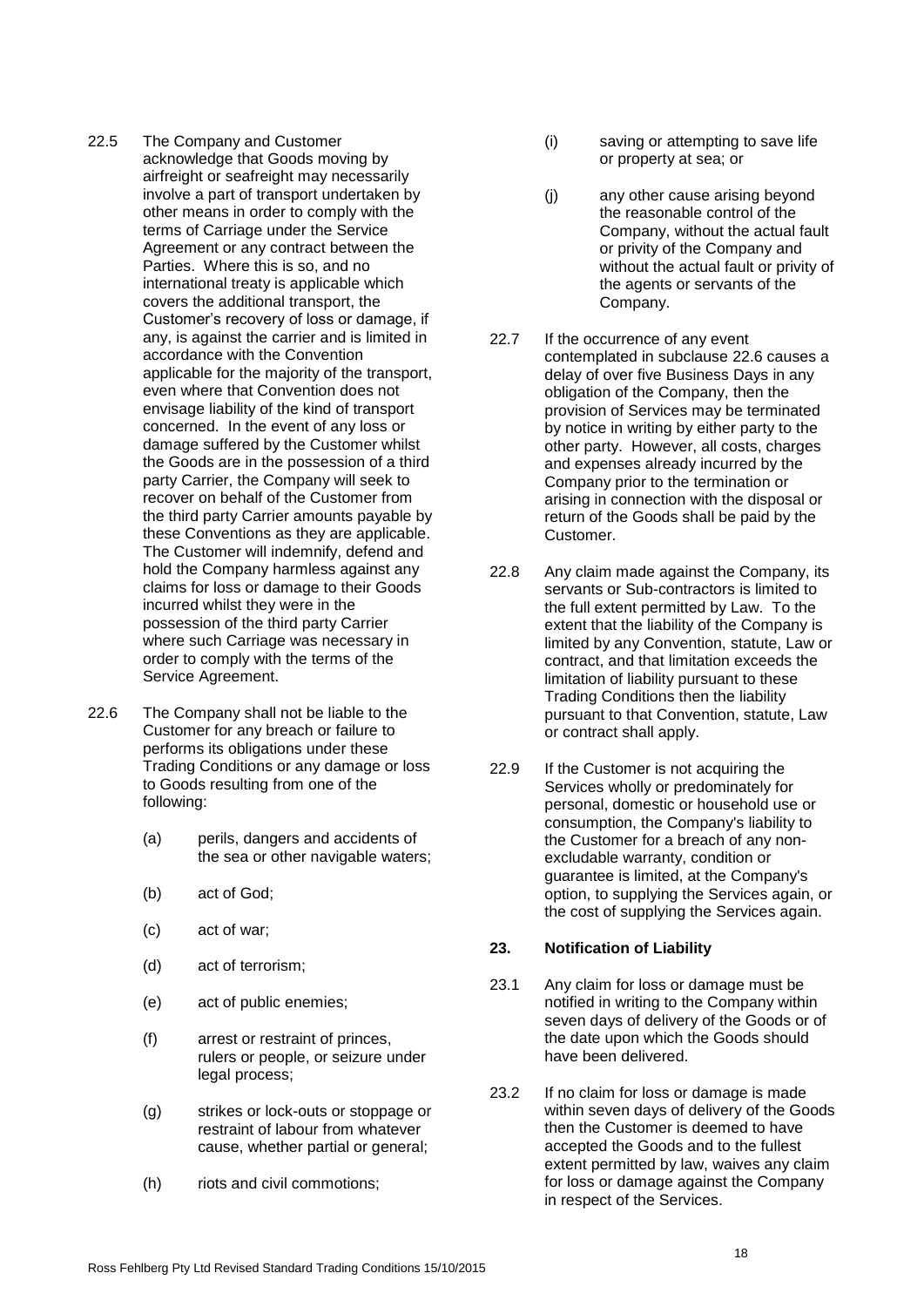- <span id="page-18-1"></span>24.1 If the Customer is a company, the directors and shareholders of that company will guarantee the Debts, undertake to perform the obligations of the Customer and indemnify and keep indemnified the Company against the **Debts**.
- 24.2 For the purposes of subclause [24.1,](#page-18-1) the Customer will ensure that its directors and shareholders will sign any other documents required by the Company to evidence and confirm any guarantee, undertaking and indemnity in the form annexed to these Trading Conditions.

# **25. Intellectual Property**

The Customer acknowledges that the Company shall retain all copyright and other intellectual property in any documents or things created by the Company in the course of providing its Services pursuant to these Trading Conditions.

# <span id="page-18-0"></span>**26. Non-consumer provisions**

- 26.1 This clause [26](#page-18-0) only applies where the Service Agreement between the Company and the Customer is not a Consumer Contract and/or is a Shipping Contract.
- 26.2 The Customer must not assign the Customer's rights or transfer the Customer's obligations under the Service Agreement without the Company's prior written consent. The Company may assign the Company's rights and obligation under the Service Agreement without the Customer's consent.
- 26.3 No modification amendments or other variation of the Trading Conditions shall be valid and binding on the Company unless made in writing and duly executed by and on behalf of the Company.
- 26.4 The Company reserves complete freedom to decide the manner or procedure to be adopted for any or all of the various acts that will be necessary for the completion of the Services. That discretion will be varied only by instructions delivered by the Customer to the Company in writing and acknowledged by the Company in

writing in sufficient time before the performance of any service to reasonably allow the Company to adopt the manner of performing the service required by the special instructions. **THE COMPANY SHALL HAVE NO LIABILITY OR RESPONSIBILITY BY VIRTUE OF THE FACT THAT THERE MAY BE A CHANGE IN THE RATES OF DUTY, WHARFAGE, FREIGHT, RAILAGE OR CARTAGE, OR ANY OTHER TARIFF BEFORE OR AFTER THE PERFORMANCE BY THE COMPANY OR ANY ACT INVOLVING A LESS FAVOURABLE RATE OR TARIFF, OR BY VIRTUE OF THE FACT THAT A SAVING MAY HAVE BEEN EFFECTED IN SOME OTHER WAY HAD ANY ACT BEEN PERFORMED AT A DIFFERENT TIME AND WHETHER ITS PERFORMANCE OF ANY OF THE ACTS AFORESAID IS DELAYED OR PRECIPITATED THROUGH THE NEGLIGENCE OF THE COMPANY OR ITS SERVANTS OR AGENTS OR HOWEVER CAUSED.**

- <span id="page-18-2"></span>26.5 Any term in these Trading Conditions which limits the Company's liability will also extend and apply to any Subcontractor, agent or nominee. For the purpose of this subclause [26.5,](#page-18-2) the Company is deemed to be acting as agent or trustee for the Company's agents, employees, nominees and Subcontractors and each of those persons shall be deemed to be a party to these Trading Conditions.
- 26.6 The Customer undertakes that no claim or allegation will be made, whether by the Customer or any other person, against the Company's agents, employees or Subcontractors and if such claim or allegation is made for the consequence thereof. It is agreed that this release and indemnity operates irrespective of how the claim or allegation arises including negligence or out of events which may constitute a fundamental breach of contract or a breach of a fundamental term of a contract.
- 26.7 The Company shall be discharged from all liability whatsoever in connection with the Services and/or the Goods unless proceedings are served within nine months from delivery of the Goods (or from when they should have been delivered).